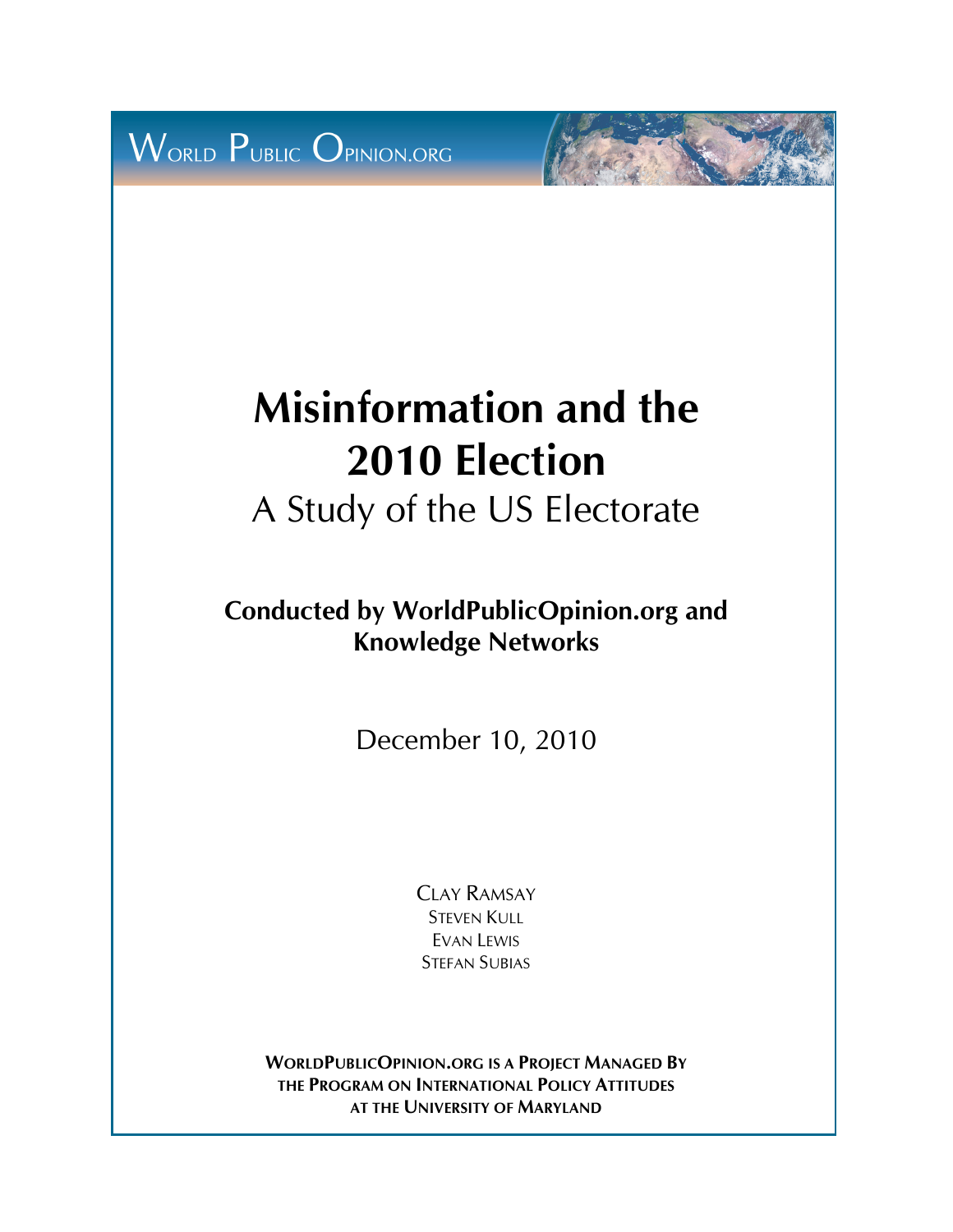|                              | <b>Board of Advisors</b> |                          |
|------------------------------|--------------------------|--------------------------|
| <b>I.M.</b> Destler          | Catherine Kelleher       | <b>Fred Steeper</b>      |
| University of Maryland       | US Naval War College     | <b>Market Strategies</b> |
| <b>Gloria Duffy</b>          | <b>Anthony Lake</b>      | Daniel Yankelovich       |
| Commonwealth Club            | Georgetown University    | Public Agenda Foundation |
| <b>Bill Frenzel</b>          | <b>Benjamin Page</b>     |                          |
| <b>Brookings Institution</b> | Northwestern University  |                          |
| Alan Kay                     | <b>Robert Shapiro</b>    |                          |
| Americans Talk               | Columbia University      |                          |
| Issues Foundation            |                          |                          |

**WorldPublicOpinion.org (WPO)** is an international collaborative project, managed by the Program on International Policy Attitudes at the University of Maryland, with the aim of giving voice to public opinion around the world on international issues. As the world becomes increasingly integrated, problems have become increasingly global, pointing to a greater need for understanding between nations and for elucidating global norms. With the growth of democracy in the world, public opinion has come to play a greater role in the foreign policy process. WorldPublicOpinion.org seeks to reveal the values and views of publics in specific nations around the world as well as global patterns of world public opinion.

**The Program on International Policy Attitudes (PIPA)** was established in 1992 with the purpose of giving public opinion a greater voice in international relations. PIPA conducts in-depth studies of public opinion that include polls, focus groups and interviews. It integrates its findings together with those of other organizations. It actively seeks the participation of members of the policy community in developing its polls so as to make them immediately relevant to the needs of policymakers. PIPA is a joint program of the Center on Policy Attitudes and the Center for International and Security Studies at Maryland (CISSM).

**The Center for International and Security Studies at Maryland (CISSM)**, at the University of Maryland's School for Public Policy, pursues policy-oriented scholarship on major issues facing the United States in the global arena. Using its research, forums, and publications, CISSM links the University and the policy community to improve communication between scholars and practitioners.

Abe Medoff managed the production of the report, with contributions from Alexandra Beizan-Diaz, Elizabeth Janus, and Rebecca Flynn.

The WorldPublicOpinion.org project is funded in part by the Rockefeller Brothers Fund and the Calvert Foundation.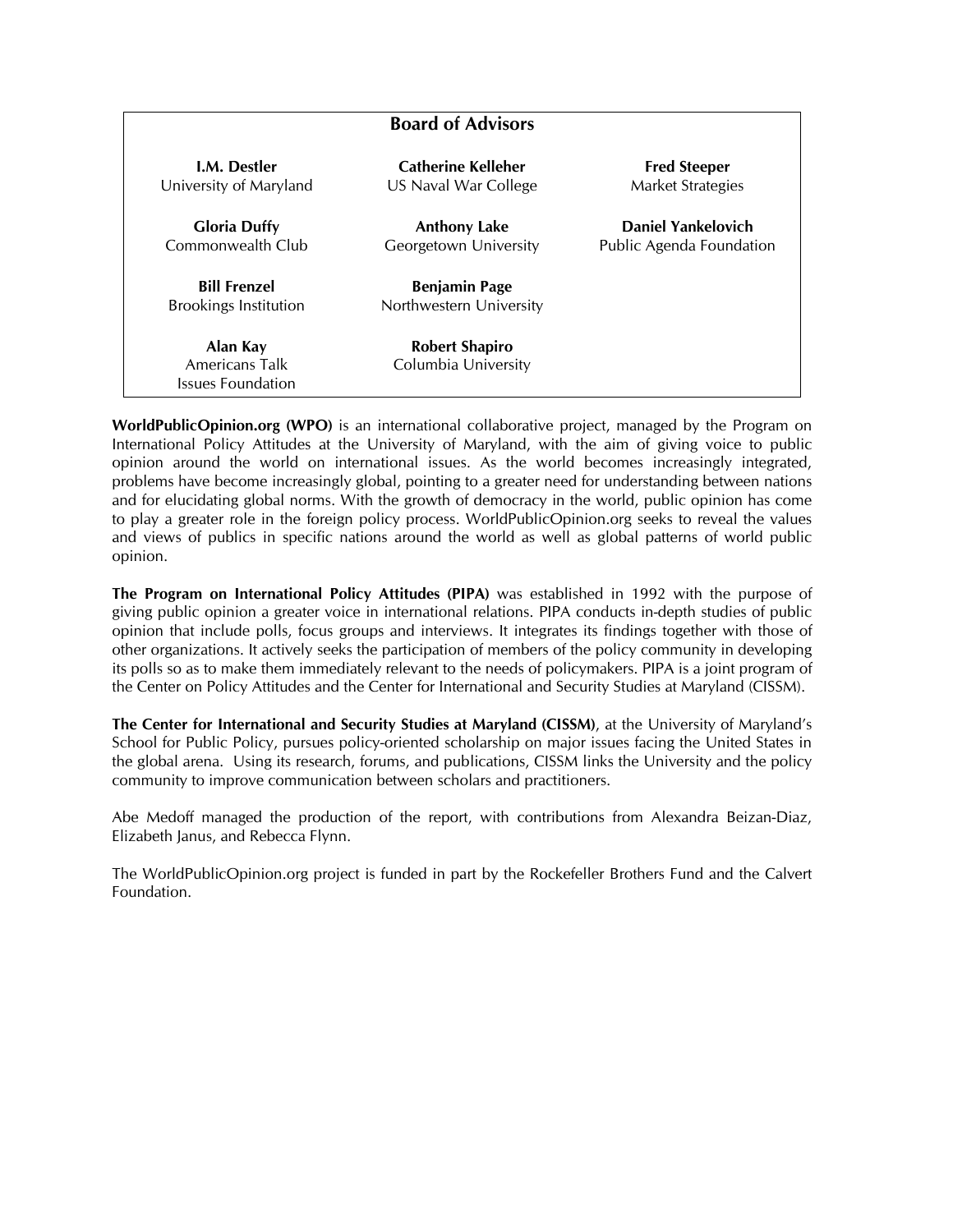### **INTRODUCTION**

The midterm Federal election of 2010 was the first to be conducted in the wake of the Supreme Court decision in the case of Citizens United v. Federal Election Commission. This decision struck down a provision of the McCain-Feingold election law which had prohibited corporations and unions from paying for the broadcast of election-related communications that named a candidate within 30 days of a primary or 60 days of a general election. This controversial decision freed corporations and unions to spend unlimited amounts of money on what was called "electioneering communications." A controversial feature of this decision was that spending was to occur outside the contributions to the campaigns of candidates, and thus the campaigns were not accountable for the veracity of claims made in such communications.

The week after the election was thus a propitious time to survey the American public. Americans had been bombarded with every conceivable type of information, argument and persuasion for months, a barrage certainly unprecedented for a non-presidential election year.

A goal of the study was to determine whether Americans perceived that the information in this new environment was reliable, or whether they perceived a high level of misinformation.

In addition, another goal was to assess the quality of the information in the election environment by asking a wide range of questions on issues that were prominent in the campaign and determining whether, and to what degree, voters were misinformed on these issues.

To this end, WorldPublicOpinion.org conducted an in-depth survey of public opinion. The poll was fielded from November 6 to 15, 2010 with a sample-size of 848 respondents. The margin of error for the full sample was 3.4%. The margin of error for the poll's 616 self-reported voters is plus or minus 3.9%. It was conducted using the web-enabled KnowledgePanel®, a probability-based panel designed to be representative of the U.S. population. Initially, participants are chosen scientifically by a random selection of telephone numbers and residential addresses. Persons in selected households are then invited by telephone or by mail to participate in the web-enabled KnowledgePanel®. For those who agree to participate, but do not already have Internet access, Knowledge Networks provides a laptop and ISP connection. More technical information is available at <http://www.knowledgenetworks.com/ganp/reviewer-info.html>.

#### **A Note on the Question of What is "True"**

A study of misinformation raises the somewhat delicate question of what is true. When dealing with topics that have been highly politicized, it is common to default to the position that all perceptions are relative and treatment of any position as more or less true is itself inherently political. We believe that such a position is at odds with what is necessary for well-functioning democracy. It is indeed very important for a healthy democratic process to be open to a wide range of positions. At the same time, it is essential that there be means and institutions for achieving consensus about key factors that ultimately affect public policy decisions.

On a regular basis government economists come to conclusions about the state of the economy. Such conclusions influence key decisions in the private sphere, as well as government decisions. Such government economists should be, and generally are, open to input from experts outside of government in the course of coming to conclusions.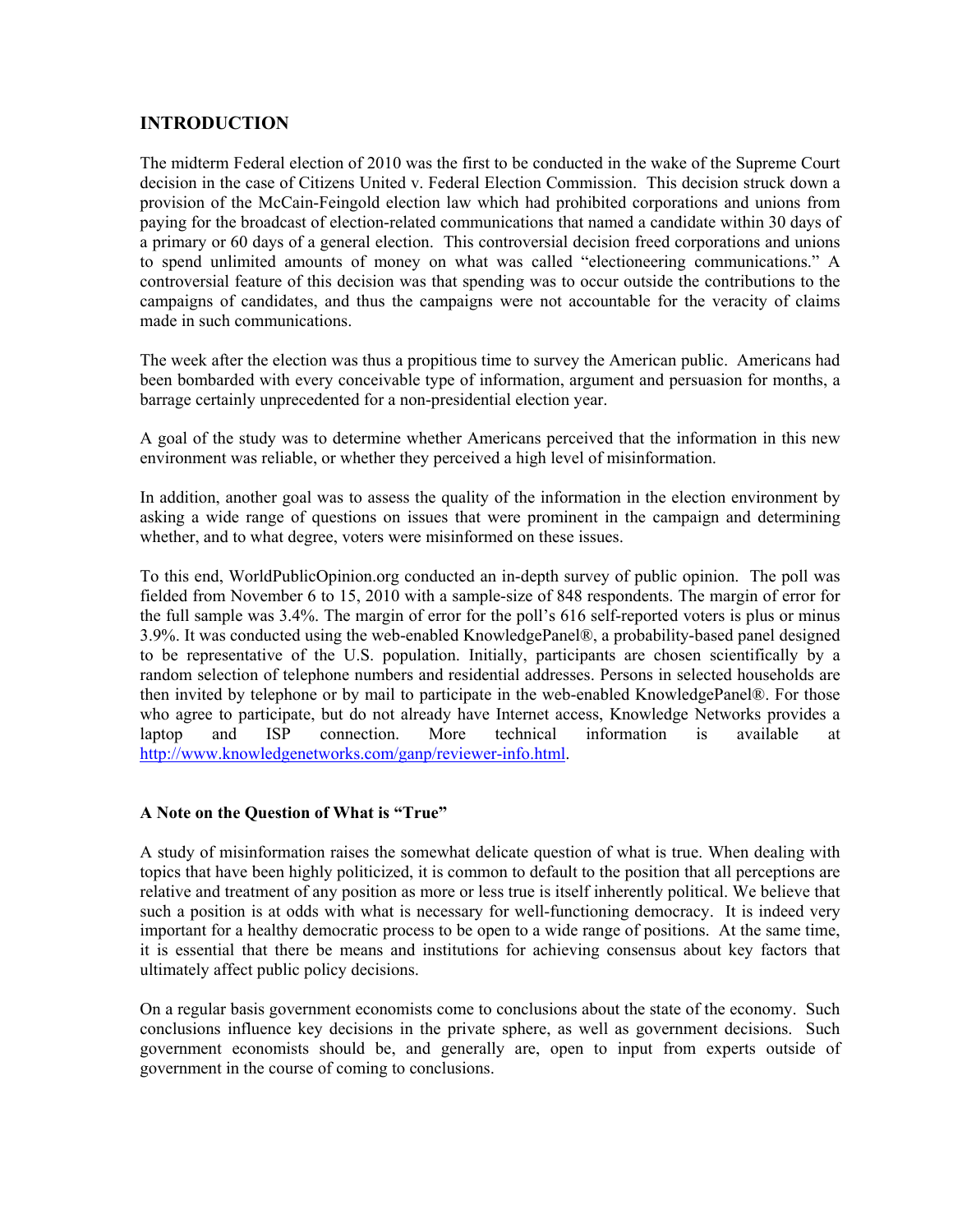In the course of this study, to identify "misinformation" among voters, we used as reference points the conclusions of key government agencies that are run by professional experts and have a strong reputation for being immune to partisan influences. These include the Congressional Budget Office, the Department of Commerce, and the National Academy of Sciences. We also noted efforts to survey elite opinion, such as the regular survey of economists conducted by the Wall Street Journal; however, we only used this as supporting evidence for what constitutes expert opinion.

In most cases we inquired about respondents' views of expert opinion, as well as the respondents' own views. While one may argue that a respondent who had a belief that is at odds with expert opinion is misinformed, in designing this study we took the position that some respondents may have had correct information about prevailing expert opinion but nonetheless came to a contrary conclusion, and thus should not be regarded as 'misinformed.'

It should also be noted that queries about expert opinion were not predicated on the idea that there is unanimity on issues. On some issues, such as climate change, there is a vocal dissenting minority among experts. Thus questions were framed in terms of whether, among experts, more had one or another view, or views were evenly divided.

The key findings of the study are:

#### *1. Perceptions of Misleading and False Information*

An overwhelming majority of voters said that they encountered misleading or false information in the last election, with a majority saying that this occurred frequently and occurred more frequently than usual. .......................................................................................................................................................3

#### *2. Evidence of Misinformation Among Voters*

The poll found strong evidence that voters were substantially misinformed on many of the issues prominent in the election campaign, including the stimulus legislation, the healthcare reform law, TARP, the state of the economy, climate change, campaign contributions by the US Chamber of Commerce and President Obama's birthplace. In particular, voters had perceptions about the expert opinion of economists and other scientists that were quite different from actual expert opinion.

................................................................................................................................................................4

#### *3. Variations in Misinformation By Voting Behavior*

There were significant differences between those who voted Democratic and Republican in the level of misinformation on various issues that were prominent in the campaign and that respondents said were important in shaping their votes...................................................................................................16

#### *4. Variations in Misinformation by Exposure to News Sources*

Consumers of all sources of media evidenced substantial misinformation, suggesting that false or misleading information is widespread in the general information environment, just as voters say they perceive it to be. In most cases increasing exposure to news sources decreased misinformation; however, for some news sources on some issues, higher levels of exposure increased misinformation......................................................................................................................................19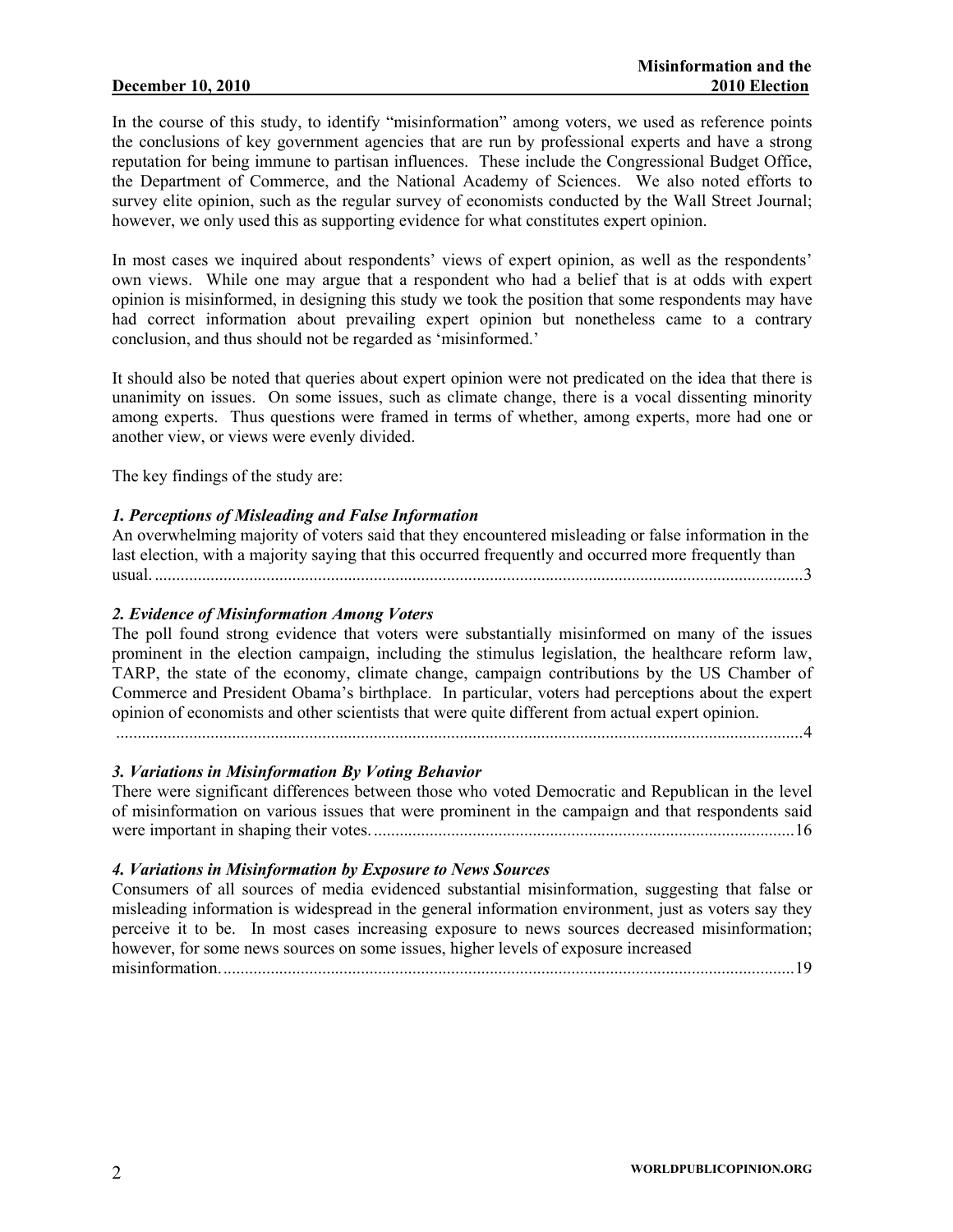#### **FINDINGS**

#### *1. Perceptions of Misleading and False Information*

**An overwhelming majority of voters said that they encountered misleading or false information in the last election, with a majority saying that this occurred frequently and occurred more frequently than usual.** 

Respondents were asked: "In the election that just took place on November 2nd how often did you encounter information that seemed misleading or false?" An overwhelming 91% of voters said they had encountered misleading information at least sometimes, and 56% said they had encountered it frequently. Only 8% of voters said they had encountered misleading information rarely (6%) or never  $(2\%)$ .

Those who said they had encountered misleading information—whether rarely, sometimes, or frequently—were then asked whether they thought "the level of misleading or false information was higher than usual, lower than usual, or the same as usual." Among all voters, 54% thought this level was higher than usual. Only 39% of voters thought the level of misleading information the same as usual, and only 3% thought it was less.

This experience of encountering misleading information was broadly common both to those who voted Republican and those who voted Democratic. Ninety-one percent of those who voted Republican said they had encountered misleading information sometimes (38%) or frequently (53%); 90% of those who voted





Democratic said they had encountered this sometimes (31%) or frequently (59%).

Voters were several points higher than the sample as a whole in reporting that they perceived misleading or false misinformation and that they perceived the level of false and misleading information as higher than usual—presumably because they were trying to be more attentive to issues in the election.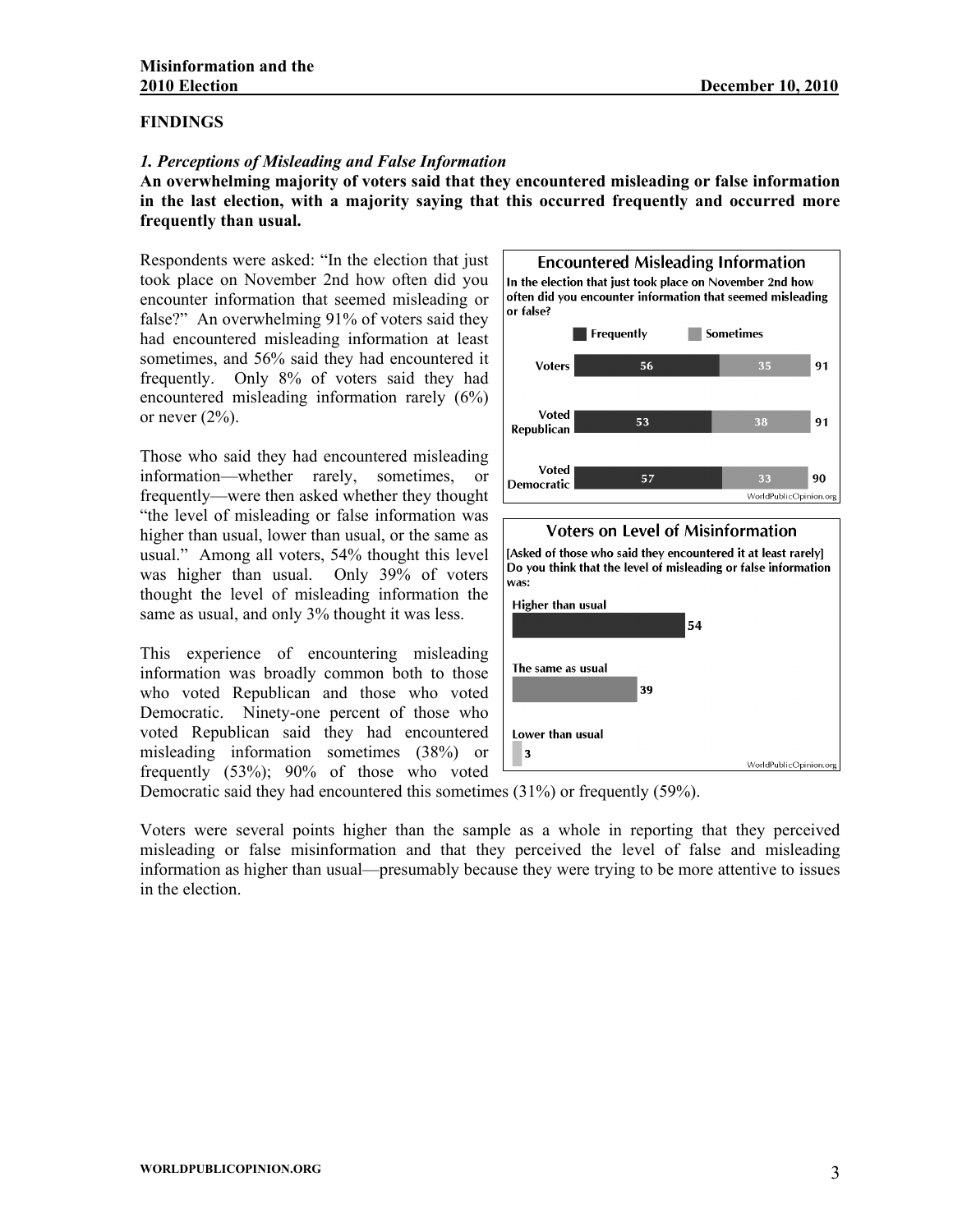#### *2. Evidence of Misinformation Among Voters*

**The poll found strong evidence that voters were substantially misinformed on many of the issues prominent in the election campaign, including the stimulus legislation, the healthcare reform law, TARP, the state of the economy, climate change, campaign contributions by the US Chamber of Commerce and President Obama's birthplace. In particular, voters had perceptions about the expert opinion of economists and other scientists that were quite different from actual expert opinion.** 

Many of the issues on which voters had significant misinformation were ones that voters said were significant in shaping their voting behavior. Respondents were asked to rate eleven different issues that were prominent in the election campaign on a 0-10 scale, with 0 meaning the issue was "not important at all" "in deciding how to vote," and 10 meaning the issue was "extremely important." All of the topics explored below had a mean score above 5.

| <b>ISSUE</b>                                                                                                                   | <b>MEAN LEVEL OF</b><br><b>IMPORTANCE TO THOSE</b><br>WHO VOTED |
|--------------------------------------------------------------------------------------------------------------------------------|-----------------------------------------------------------------|
| The state of the economy                                                                                                       | 8.6                                                             |
| The unemployment rate                                                                                                          | 8.1                                                             |
| The healthcare reform act passed by Congress                                                                                   | 8.0                                                             |
| The size of the budget deficit                                                                                                 | 7.9                                                             |
| The package of Congressional legislation designed to stimulate the<br>economy, also known as the stimulus bill                 | 7.4                                                             |
| The amount of federal income taxes you pay                                                                                     | 7.0                                                             |
| The government bailout of banks and financial institutions, also<br>known as TARP                                              | 7.0                                                             |
| The war in Afghanistan                                                                                                         | 6.7                                                             |
| The proposed cap and trade bill designed to address climate<br>change                                                          | 6.2                                                             |
| The bailout program for Chrysler and General Motors                                                                            | 6.1                                                             |
| The possibility that large amounts of foreign money were being<br>used by the US Chamber of Commerce to influence the election | 5.8                                                             |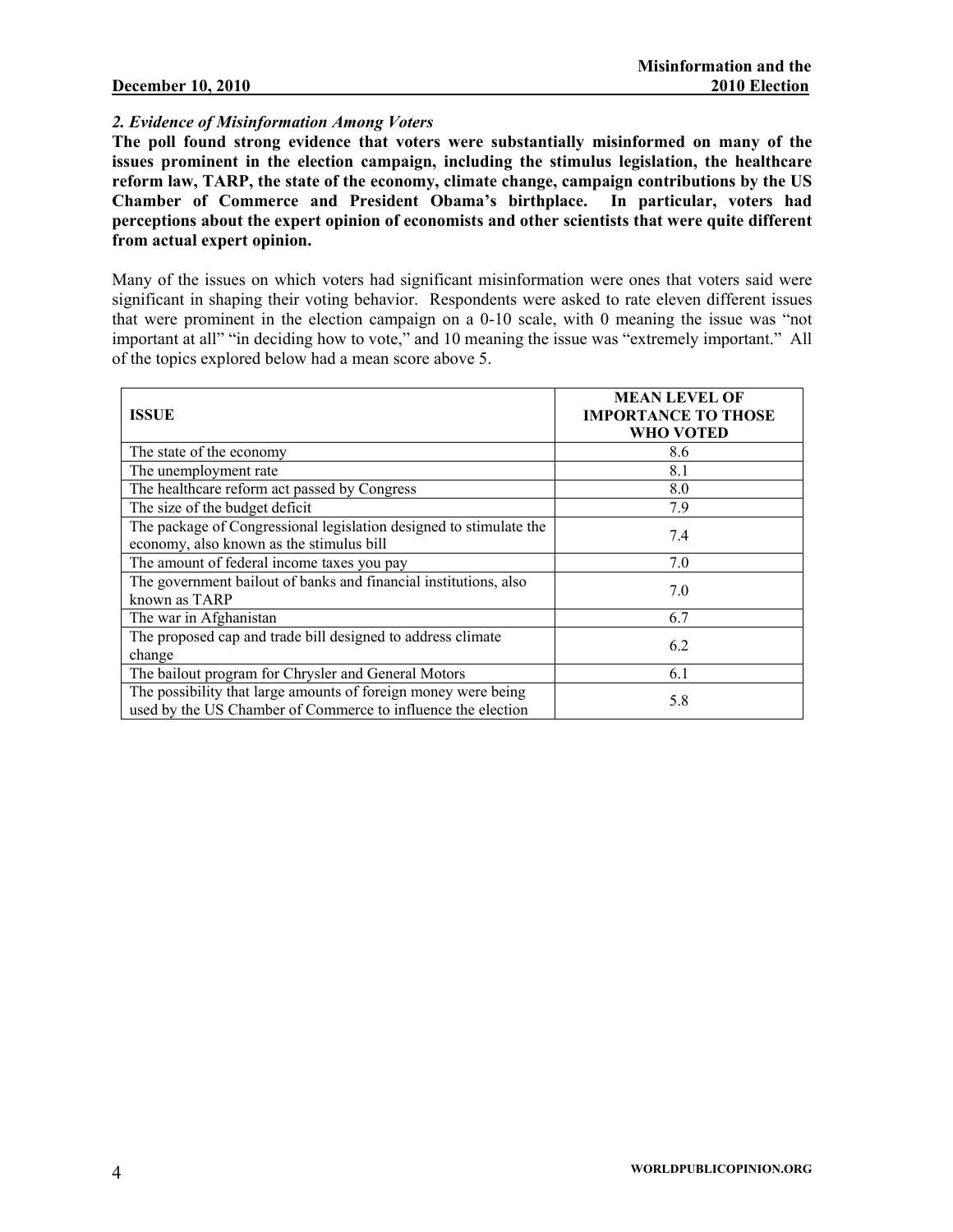#### **Stimulus Legislation**

The Congressional Budget Office estimated that by the third quarter of 2010, the stimulus legislation had increased the number of full-time equivalent jobs by between two and five million. Other economists concurred that it had had a positive effect on the growth of the economy. However, most voters did not seem to have this information.

Respondents were asked their impression of what "most economists who have studied it estimate" about the economic impact of the stimulus. Only 8% thought that most economists estimate it has saved or created several million jobs. Eighty-eight percent thought that most economists estimated it has only saved or created a few jobs (68%) or even caused job losses (20%).

Not surprisingly, respondents' own estimates of the effect of the stimulus legislation closely mirrored their assumptions about the estimates of economists. Among voters 11% thought that the

| Voters on Economists' Views of Stimulus<br>Perceptions of Economists Views' of Stimulus-Related Job Creation |                        |
|--------------------------------------------------------------------------------------------------------------|------------------------|
| Is it your impression that most economists who have studied<br>it estimate that the stimulus legislation:    |                        |
| Saved or created several million jobs [correct]<br>8                                                         |                        |
| Saved or created a few jobs                                                                                  |                        |
|                                                                                                              | 68                     |
| <b>Caused job losses</b><br>20                                                                               | WorldPublicOpinion.org |

legislation saved or created several million jobs, while 87 % thought that it has only saved or created a few jobs (61%) or even caused job losses (26%).

Those with more education were only slightly more accurate than those with less education. Notably, extreme misinformation—the belief that economists who study the question think the stimulus caused job losses--was more widespread among those with less than a high school education (23%) than those with college or more (12%). However, education made no difference in respondents' likelihood of knowing that economists who have studied the matter estimate the stimulus saved or created several million jobs. Curiously, when people were asked what *they* thought—not what economists think—the group with the view closest to experts opinion was those with less than high school, 33% of whom said they thought the stimulus had saved or created several million jobs (college or more:  $13\%$  $13\%$ ).<sup>1</sup>

#### **Effect of Stimulus Legislation**

The Congressional Budget Office prepares regular estimates on the effects of the stimulus on employment. In November 2010, the CBO issued the latest in a series of reports estimating the impact of the American Recovery and Reinvestment Act (ARRA), as the act itself requires. CBO concluded that for the third quarter of 2010, ARRA had "increased the number of full time-equivalent jobs by 2.0 to 5.2 million compared to what those amounts would have been otherwise."<sup>[2](#page-6-1)</sup>

Since 2003, the Wall Street Journal has maintained a panel of 55-60 economists which it questions regularly, in an effort to move beyond anecdotal reporting of expert opinion. The panel was frequently asked questions about the financial crisis as it unfolded. In March 2010 the panel was asked more broadly about the effect of the ARRA on growth. Seventy-five percent said it was a net positive.  $3$ 

<span id="page-6-0"></span> $\overline{a}$ <sup>1</sup> Both of these analytic findings regarding education are significant at  $p<0.00$ .

<span id="page-6-1"></span><sup>&</sup>lt;sup>2</sup>See <http://cbo.gov/ftpdocs/119xx/doc11975/11-24-ARRA.pdf>

<span id="page-6-2"></span><sup>&</sup>lt;sup>3</sup> See <http://online.wsj.com/article/SB10001424052748703625304575115674057260664.html>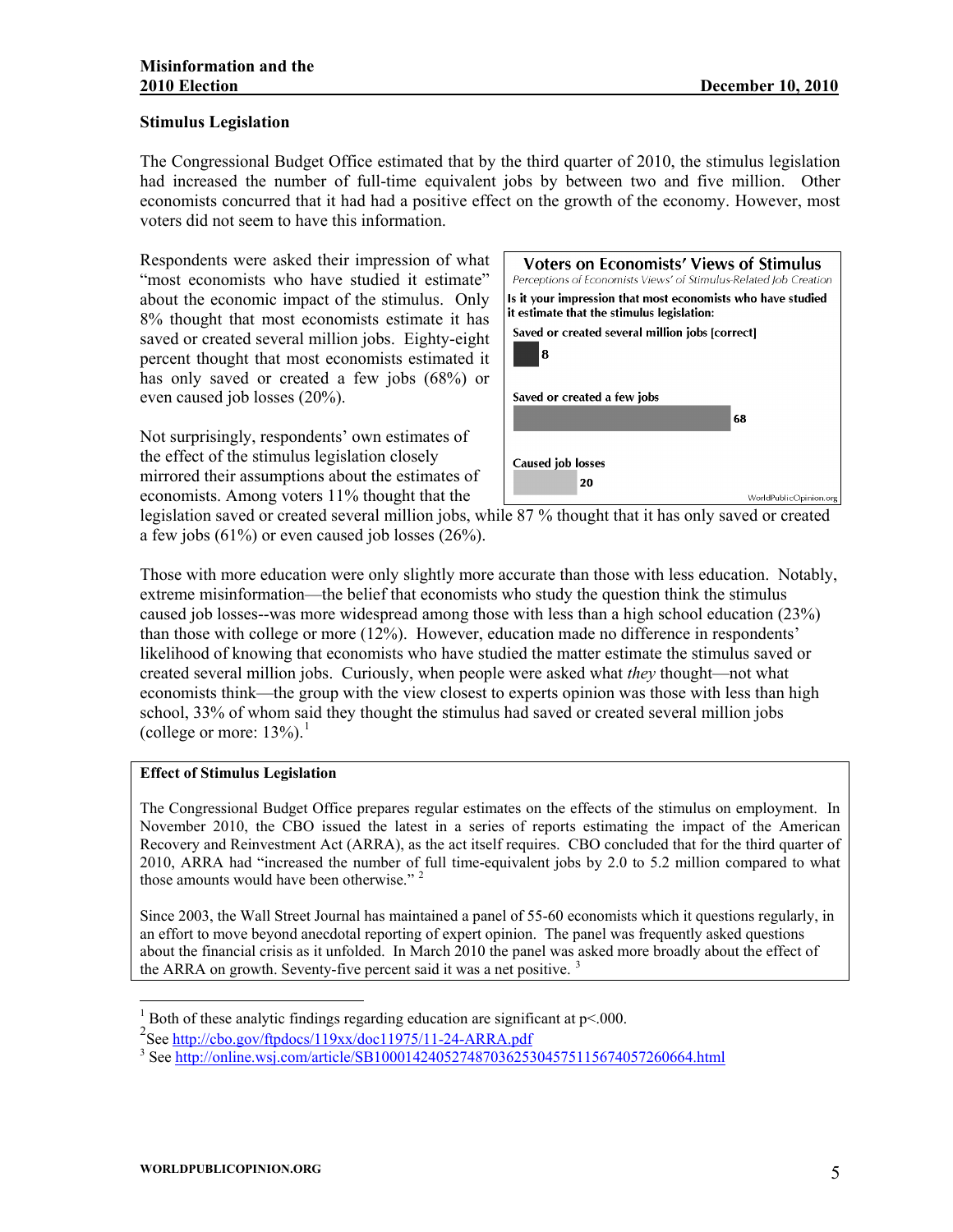#### **The Healthcare Reform Law and the Deficit**

The CBO has concluded that the healthcare reform law (the Patient Protection and Affordable Care Act) would not increase the deficit and would modestly reduce it. The perception of most voters in the election was quite different.

Respondents were asked what they thought "economists who have estimated the effect of the health reform law on the federal budget deficit over the next ten years" have concluded. Only 13% of voters thought more economists estimate health care reform will not increase the deficit. A 53% majority of voters thought that more economists estimate the legislation will increase the deficit, and another 29% thought economists are evenly divided on the question.

Asked about their own views, three quarters of voters (75%) departed sharply from the CBO,



saying that they thought the healthcare reform law would increase the deficit over the next ten years. Only 23% said it would reduce the deficit.

There were no significant effects for differences in education on either question about healthcare reform.

#### **The Healthcare Reform Law's Effect on the Deficit**

In March 2010 CBO released an estimate of how the then-pending health care legislation would affect the deficit if passed. CBO calculated that the net effect through 2019 would be to reduce the deficit by \$124 billion (this figure excludes the education provisions that were also part of the legislation). Beyond 2019, the CBO estimated that the Affordable Care Act would reduce the deficit by roughly 0.5% of GDP.<sup>[4](#page-7-0)</sup>

Regarding Medicare's contribution to the overall budget deficit, the 2010 annual report of the Boards of Trustees of the Medicare trust funds stated that "The financial status of the HI (Hospital Insurance) trust fund is substantially improved by the lower expenditures and additional tax revenues instituted by the Affordable Care Act. These changes are estimated to postpone the exhaustion of HI trust fund assets from 2017 under the prior law to 2029 under current law and to 2028 under the alternative scenario" (a model that made harsher assumptions). The trustees assessed that overall, "The Affordable Care Act improves the financial outlook for Medicare substantially," although "the effects of some of the new law's provisions on Medicare are not known at this time."

<span id="page-7-0"></span><sup>&</sup>lt;sup>4</sup> Summary in the Congressional Budget Office Director's Blog, "Cost Estimate for Pending Health Care Legislation, "<http://cboblog.cbo.gov/?p=546>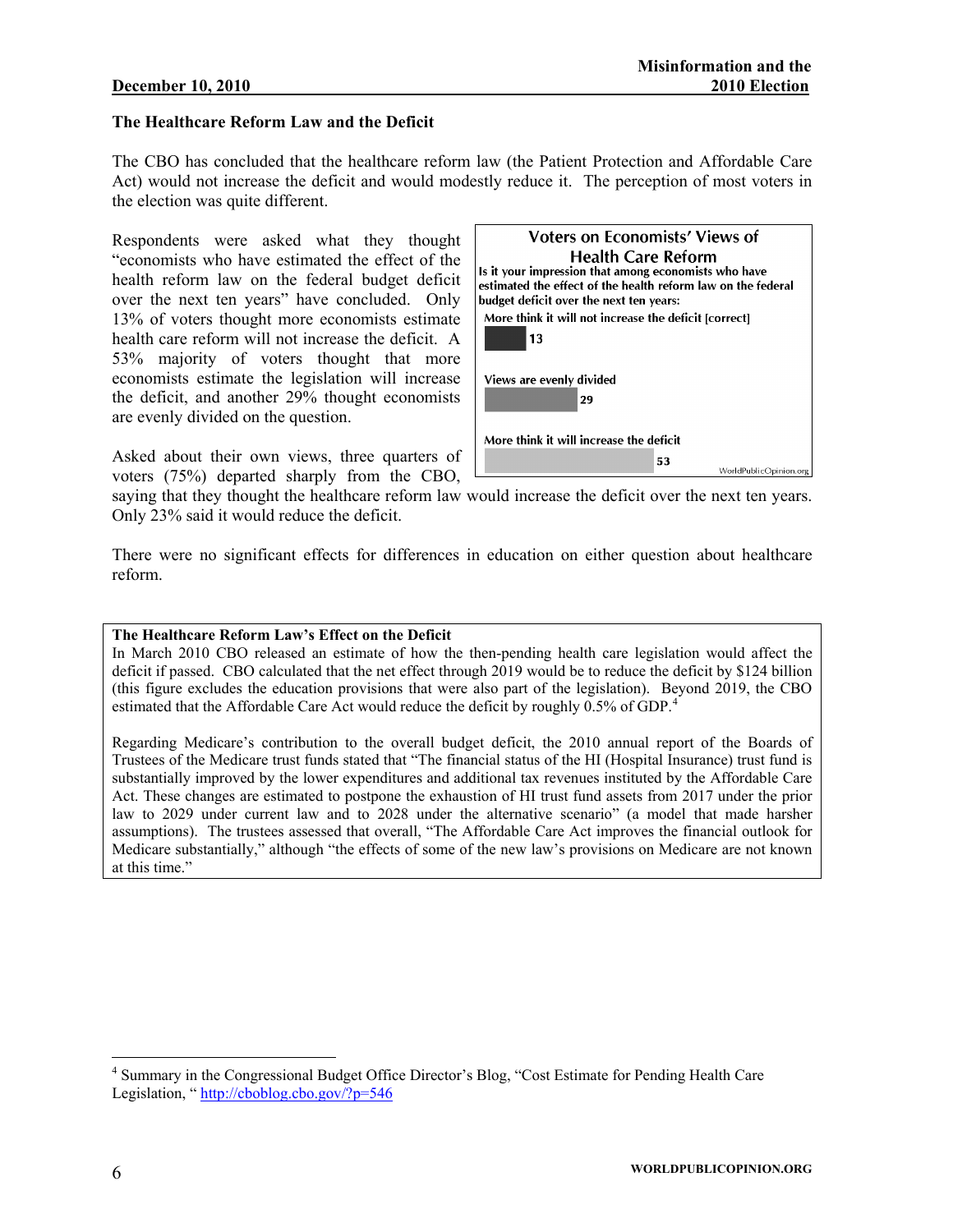#### **State of the Economy**

The Bureau of Economic Analysis at the Department of Commerce says that the US economy began to recover from recession in the third quarter of 2009 and has continued to grow since then. However, only 44% of voters thought the economy is starting to recover, while a 55% majority thought the economy is still getting worse.

Views varied sharply by income group. Among those in income categories below \$100,000, 51- 61% thought the economy is still getting worse (starting to recover, 36-45%). Among those with incomes above \$100,000, 57% thought the



economy is starting to recover. But even in this upper-income group, 43% thought the economy is still getting worse.

The effects for differences in education on views of the economy were not quite strong enough to be significant. However, it is curious that those with less than a high school education were the only group in which a slight majority thought the economy was starting to recover (51% to 46%).

#### **Status of the Economy**

The US Bureau of Economic Analysis concluded in September 2010 that the recession had ended in June 2009. "In determining that a trough occurred in June 2009, the [Business Cycle Dating] Committee did not conclude that economic conditions since that month have been favorable or that the economy has returned to operating at normal capacity," the bureau said. "Rather, the committee determined only that the recession ended and a recovery began in that month."<sup>[5](#page-8-0)</sup>

At the time the poll was conducted, the US Bureau of Economic Analysis had recently made its first estimate of growth in 2010's third quarter and put it at 2.0%. On November 23 (shortly after the poll), the Bureau revised its estimate to 2.5%. The Bureau also reported that overall personal income increased 0.5% in October. Private wage and salary disbursements increased \$33 billion in October, compared with an increase of \$8 billion in September

<span id="page-8-0"></span><sup>&</sup>lt;sup>5</sup> Quoted in the New York Times article "The Recession Has Officially Ended," Sept. 20, 2010, http://economix.blogs.nytimes.com/2010/09/20/the-recession-has-officially-ended/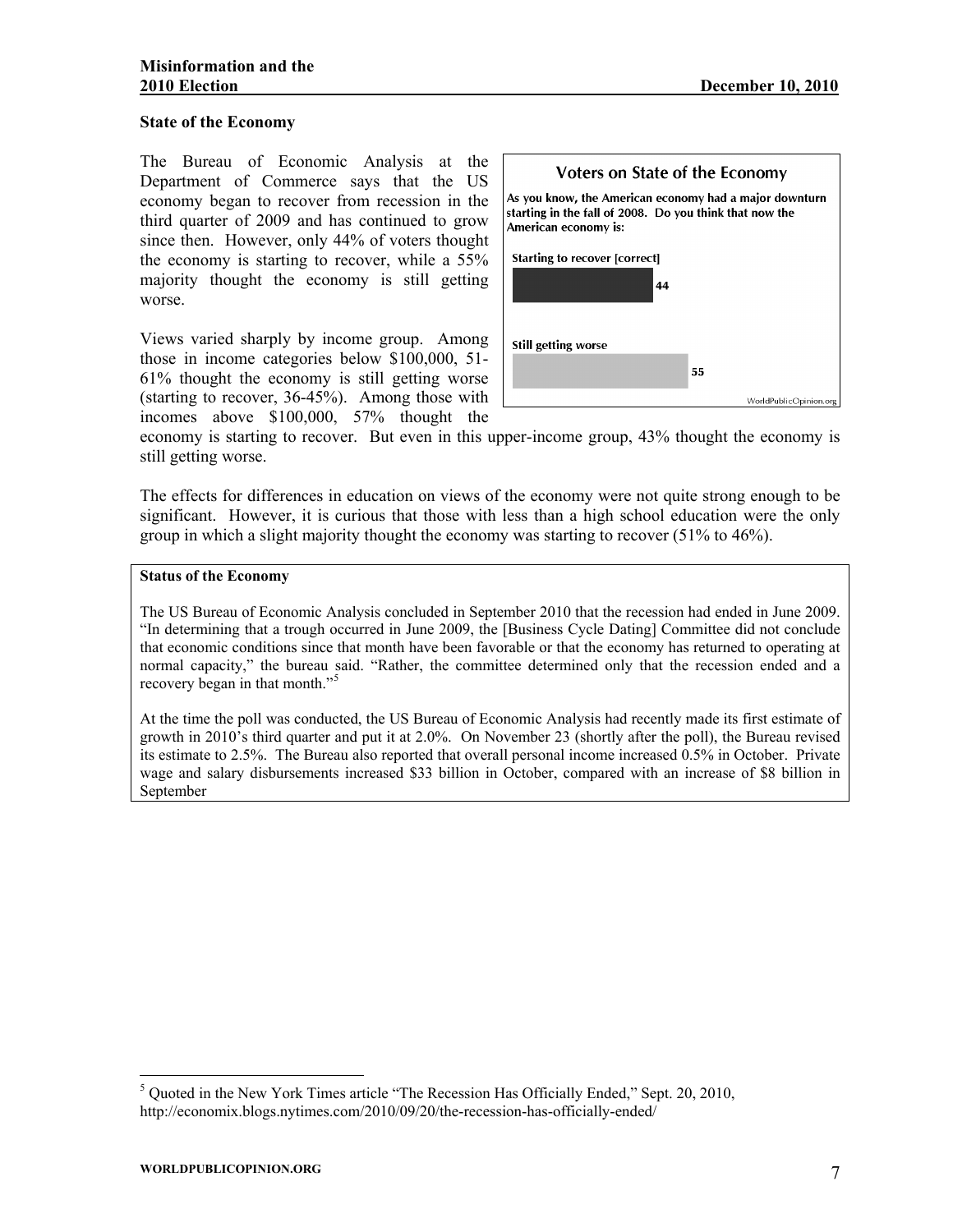#### **Climate Change**

The National Academy of Sciences has concluded unambiguously that climate change is occurring. However, a substantial 45% of voters thought that most scientists think climate change is not occurring (12%) or scientists are evenly divided (33%). Fiftyfour percent recognized that most scientists think that climate change is occurring.

Interestingly, in the US public overall (including non-voters), views were bit more accurate. Fiftynine percent recognized that most scientists think climate change is occurring, while 39% thought that either most scientists believe climate change is not



occurring (10%), or that expert opinion is divided on the subject (29%); a 59% majority were correct that most scientists think climate change is occurring.

Over the last decade, correct public perception about the bulk of scientific opinion has risen and fallen without stabilizing. Gallup has regularly asked:

Just your impression, which one of the following statements do you think is most accurate most scientists believe that global warming is occurring, most scientists believe that global warming is not occurring, or most scientists are unsure about whether global warming is occurring or not?

In 2001 61% said most scientists believe global warming is occurring. This was slightly higher in 2006 and 2008 (both 65%), but then turned sharply lower in 2010 to a bare majority of 52%.

In ABC/Washington Post's trend question, which asks whether "most scientists agree with one another about whether or not global warming is happening"--or "is there a lot of disagreement"--has regularly found only a minority thinking there is scientific consensus: 35% in 2006, 39-40% in 2007 and 2008, and 31-36% in 2009. This may be in part because the public's experience of "a lot of disagreement" among scientists can be based on the amount of publicity given to debate, relative to the amount of publicity given to majority consensus and the conclusions of collective scientific **bodies**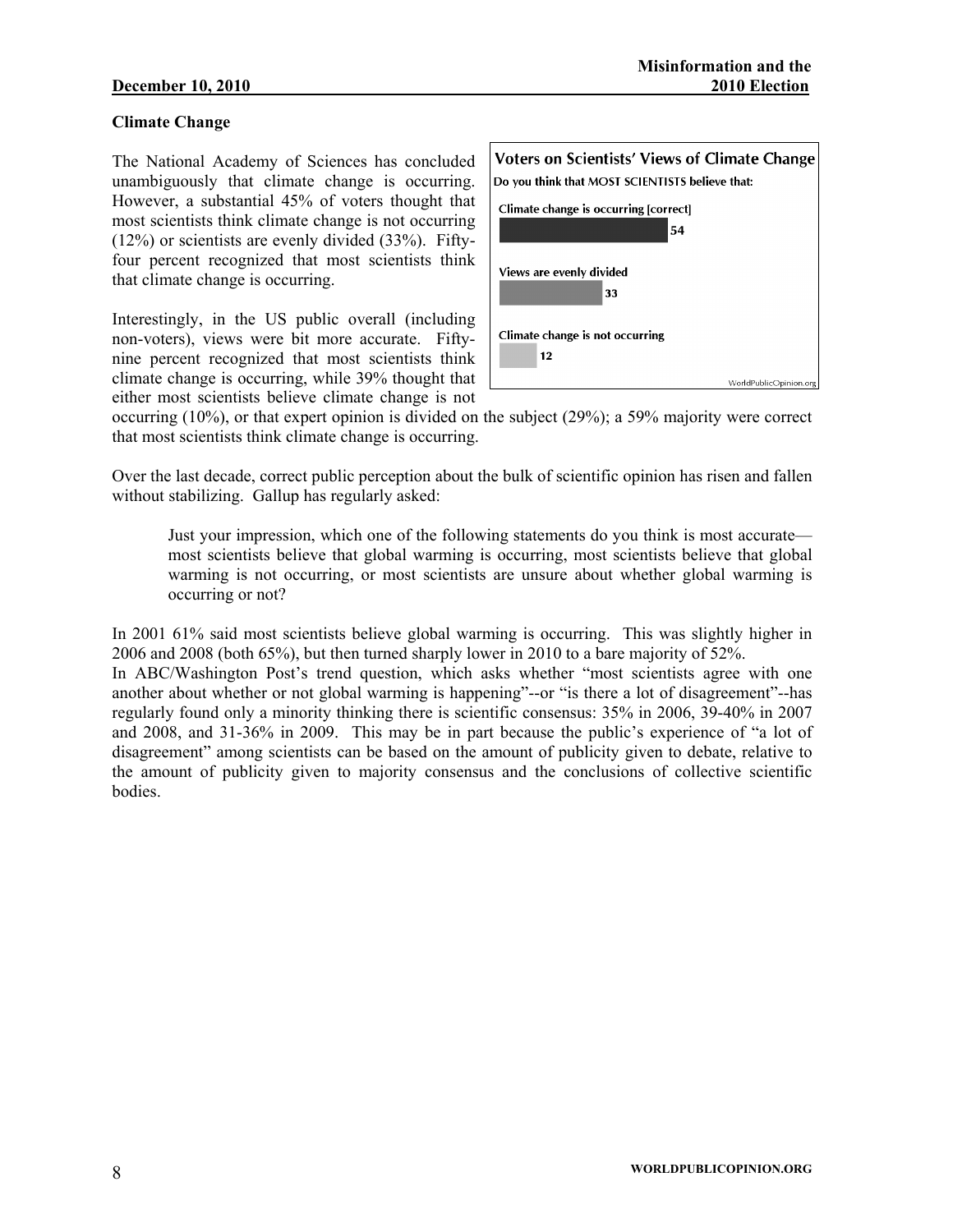#### **Status of Scientific Consensus on Climate Change**

In 2005 the United States' National Academies of Science joined the national science academies of Brazil, Canada, China, France, Germany, India, Italy, Japan, Mexico, Russia, South Africa, and the United Kingdom in making a joint statement about all aspects of the climate change issue. As to the reality of climate change, the academies stated: "Carbon dioxide levels have increased from 280 ppm in 1750 to over 375 ppm today – higher than any previous levels that can be reliably measured (i.e. in the last 420,000 years). Increasing greenhouse gases are causing temperatures to rise; the Earth's surface warmed by approximately 0.6 centigrade degrees over the twentieth century."[6](#page-10-0)

The US Congress in 2008 requested The National Academy of Sciences to research climate change. The NAS's information base, in turn, rests in great part on climate change research that was mandated by the Global Change Research Act of 1990 and has been conducted by various government departments and agencies.

In April 2010 the Proceedings of the NAS published a study of expert opinion, "Expert credibility in climate change," which found—after surveying the publications of 1,372 climate researchers—that "97% of self-identified actively publishing climate scientists agree with the tenets of ACC [anthropogenic climate change]."<sup>[7](#page-10-1)</sup>

In May 2010 the NAS released its most recent report, which stated: "Climate change is occurring, is caused largely by human activities, and poses significant risks for—and in many cases is already affecting—a broad range of human and natural systems. This conclusion is based on a substantial array of scientific evidence, including recent work, and is consistent with the conclusions of recent assessments by the U.S. Global Change Research Program, the Intergovernmental Panel on Climate Change's Fourth Assessment Report, and other assessments of the state of knowledge on climate change."[8](#page-10-2)

#### **TARP**

 $\overline{a}$ 

Large numbers of voters had misinformation about which President initiated the Troubled Assets Relief Program (TARP). Asked which President had started the program, 40% believed incorrectly that TARP was started under President Obama, not under President George W. Bush. Fifty-five percent were correct that the program began under Bush.

Respondents were also asked their perceptions of what economic experts thought at the time the troubled assets program (TARP) was debated and initiated. Among voters there was no majority view on this question. The most common answer—by a slim margin—was that at the time, more economists



thought it was necessary (45%). However, a majority (52%) had another view: 20% believed more economists thought TARP was not necessary, and 32% thought economists were divided.

<span id="page-10-0"></span><sup>&</sup>lt;sup>6</sup> National Academy of Sciences website: "Joint science academies' statement: Global response to climate change," July 6, 2005, <http://www.nationalacademies.org/onpi/06072005.pdf> <sup>7</sup>

<span id="page-10-1"></span><sup>&</sup>lt;sup>7</sup> William R. Anderegg, James W. Prall, Jacob Harold, Stephen H. Schneider, "Expert credibility in climate change," <http://www.nationalacademies.org/onpi/06072005.pdf>

<span id="page-10-2"></span> $8 \text{ http://books.nap.edu/openbook.php?record}$  id=12782&page=2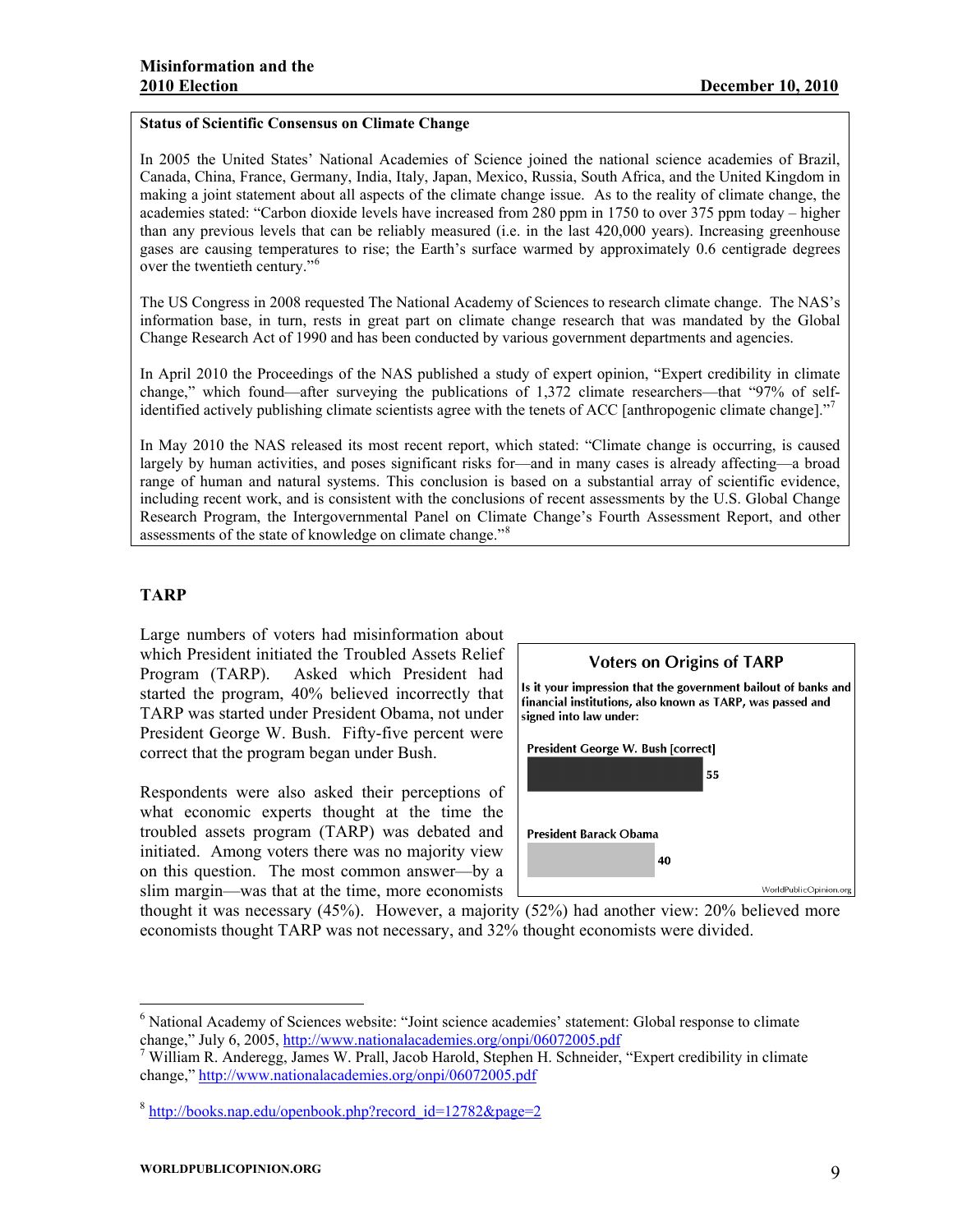Some data on economists' views does exist, though it can only be indicative. The Wall Street Journal panel of 55-60 economists was asked in October 2008 "What effect will the government's purchase of distressed assets have on the financial crisis?" Sixty-five percent said that it would have a stabilizing effect, though most said that some problems will also persist. A minority of 35% was more dismissive, saying that it would "have a small stabilizing effect" (33%) or that it would have no stabilizing effect (2%). One month later the panel was asked whether TARP was "succeeding in helping the markets," and 63% said that it was.

Those with a college education or more were more likely to think that more economists thought TARP was necessary (52%, compared to 44% for the full sample); respondents at other educational levels responded similarly to the full sample.

TARP was passed in Congress with considerable bipartisan support. Majorities of Democrats in both houses favored it. Republicans were divided overall: a large majority of Republicans favored it in the Senate, and while House Republicans leaned negative, this was by a narrow margin. A majority of voters were correct about Democratic support for TARP, but views were mixed on how the Republicans voted.

Respondents were asked: "When Congress voted on the bailout for banks and financial institutions in 2008, please select how you think the Democrats and Republicans voted: [each] mostly favored it, mostly opposed it, or were divided." Sixty percent of voters were aware that Democrats had mostly favored TARP (opposed it, 9%; were divided, 26%). Regarding Republican congressional support, 31% thought correctly that Republicans were divided; 31% thought they mostly favored it; and 33% thought they mostly opposed it.

#### **TARP's Origins**

The Troubled Assets Relief Program was initially proposed by President Bush's Treasury Secretary Henry M. Paulson Jr. on September 19, 2008. The Program was proposed to bail out banks and financial institutions involved in the subprime mortgage crisis, which was bringing on a crisis of confidence manifested in severe stock exchange drops in the United States and worldwide. A slightly altered version won the support first of the Senate, on Oct. 1, and of the House, on Oct. 3. President Bush quickly signed the bill, called the Emergency Economic Stabilization Act.

The Senate passed the bill 74-25 (with one abstention) on October 1<sup>st</sup>, 2008. Majorities of both Democrats and Republicans voted in favor: Democrats (3[9](#page-11-0) yeas, 9 nays, 1 abstention), Republicans (34 yeas, 16 nays).<sup>9</sup>

The House passed the bill with Senate amendments with a vote of 263 in favor and 171 opposed on October 3, 2008. A large majority of Democrats voted in favor (172 yeas, 63 nays), while Republicans leaned negative despite a large number in favor (91 yeas, [10](#page-11-1)8 navs).<sup>10</sup>

Shortly afterward, Secretary Paulson decided to use the \$250 billion in the first round of funds allocated by Congress not to buy toxic assets, but to inject cash directly into banks by purchasing shares.

<span id="page-11-0"></span> $^{9}$ [http://www.senate.gov/legislative/LIS/roll\\_call\\_lists/roll\\_call\\_vote\\_cfm.cfm?congress=110&session=2&vote=](http://www.senate.gov/legislative/LIS/roll_call_lists/roll_call_vote_cfm.cfm?congress=110&session=2&vote=00213) [00213](http://www.senate.gov/legislative/LIS/roll_call_lists/roll_call_vote_cfm.cfm?congress=110&session=2&vote=00213)

<span id="page-11-1"></span><sup>&</sup>lt;sup>10</sup> <http://clerk.house.gov/evs/2008/roll681.xml>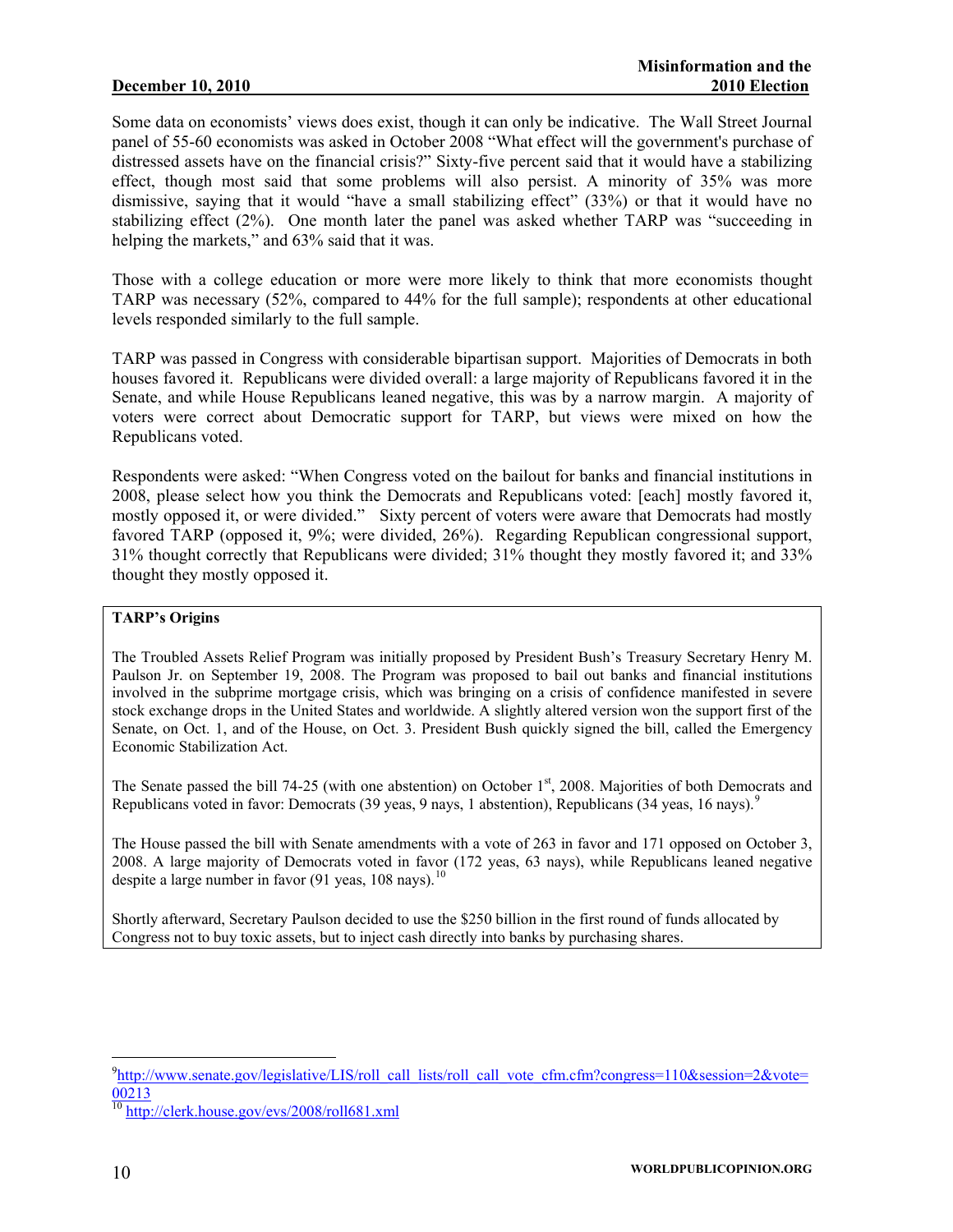#### **The Government Bailout of General Motors and Chrysler**

The bailout program for the US car manufacturers General Motors and Chrysler occurred under both President Bush—who initiated it in December 2008, when the major shock of the financial crisis was impacting the US economy—and President Obama, who continued and structured the program. However, a majority of voters had a different perception.

Respondents were asked: "Is it your impression that the bailout program for Chrysler and General Motors occurred under President George W. Bush, President Barack Obama, or both presidents?" Fifty-three percent believed the GM-Chrysler bailout occurred under President Obama only. Another 16% thought it occurred under President Bush only. Just 28% were correct that the GM-Chrysler bailout occurred under both presidents.

When respondents were probed as to whether they thought the Treasury was supposed to receive at least part of the funds back or not, most were



correct. Asked, "Is it your impression that in the bailout for Chrysler and General Motors, the money was given for them to keep, or that if they get back on their feet the government will get some or all of its money back?" a very large majority (85%) understood correctly that the money was not given to them. Only 14% were mistaken.

#### **Origins and Structure of the GM-Chrysler Bailout**

The report of the Congressional Oversight Panel of TARP gives the following account of the origins of the GM-Chrysler bailout under President Bush:

"The financial crisis weakened American automakers even further, constricting credit and reducing demand, turning their long-term slump into an acute crisis. By early December, Chrysler and General Motors (GM) could no longer secure the credit they needed to conduct their day-to-day operations. Unless they could raise billions of dollars in new financing, they faced collapse… The Bush Administration then announced that it would consider making TARP funds available to the automotive industry – a reversal of its previous stance that automakers were ineligible to receive TARP assistance – and on December 19 announced that Chrysler and GM would both receive TARP funds."<sup>[11](#page-12-0)</sup>

The initial allocation under the Bush administration was \$17.4 billion. Later under the Obama administration an additional \$63 billion was made available. The government required both companies to go through orderly bankruptcies as a condition of continued assistance. According to the Congressional Budget Office, the Treasury "agreed to exchange the debt positions it held in the original companies for a blend of debt, equity, and preferred shares" in the post-bankruptcy companies. As of November 2010, the companies had repurchased roughly \$11 billion in debt. After the election, General Motors made an initial public offering in which the Treasury sold some of its shares, generating \$[12](#page-12-1) billion.<sup>12</sup>

<span id="page-12-0"></span><sup>&</sup>lt;sup>11</sup> Congressional Oversight Panel, Sept. 9, 2009, <u>http://cop.senate.gov/documents/cop-090909-report.pdf</u>.<br><sup>12</sup> Congressional Budget Office, "Report on the Troubled Asset Relief Program, November 2010,"

<span id="page-12-1"></span><http://www.cbo.gov/ftpdocs/119xx/doc11980/11-29-TARP.pdf>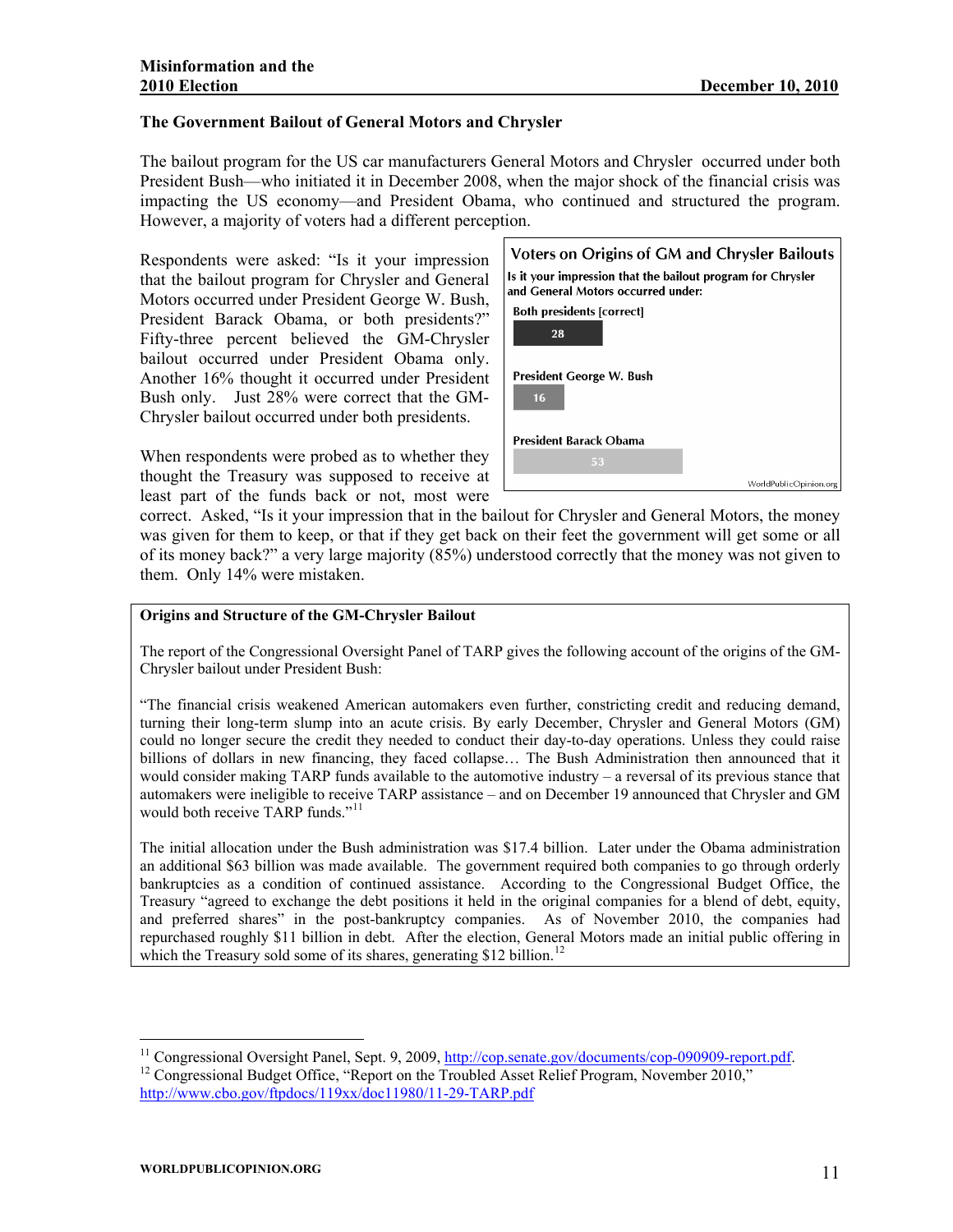#### **U.S. Chamber of Commerce**

In October an article on the website ThinkProgress.org launched the claim that the U.S. Chamber of Commerce was using large amounts of money raised from foreign sources to support Republican candidates. Most voters— 60%--were aware that this charge about the Chamber of Commerce was not proven to be true. However, a substantial 31% did believe the claim that "the US Chamber of Commerce was spending large amounts of money it had raised from foreign sources to support Republican candidates and attack Democratic candidates" was proven to be true.



This particular piece of misinformation has a strong relationship to respondents' educational levels. Those with less than high school were the only group where a majority (56%) believed the claim against the US Chamber of Commerce had been proven. Groups with a high school education or more were all similar to the full sample.

#### **Claims Regarding the U.S. Chamber of Commerce and Funds Raised Abroad**

The site FactCheck.org--on which major news organizations frequently depend for investigation of questionable campaign assertions—stated on October 11, 2010 that "no evidence has been produced" that would support the claim that foreign money was used for political ads.<sup>[13](#page-13-0)</sup> Also on October 11, the site PolitiFact (which won a Pulitzer Prize in 2009) stated that "no one has offered any evidence that the Chamber of Commerce is not complying with that law" (which bars the use of of foreign funds in US campaigns), and cited an attorney for the Campaign Legal Center: "The law of the land right now is that if an organization like the Chamber of Commerce is using generally accepted accounting principles to show that you are not using foreign money to finance regulated activities, then you're in the clear."[14](#page-13-1)

#### **Income Taxes**

Although the stimulus legislation included about \$288 billion in tax cuts,<sup>[15](#page-13-2)</sup> this was not the understanding of a majority of voters. Instead, a modest majority of 54% of voters believed there were no tax cuts in the stimulus legislation, while 43% knew it did include tax cuts.



<span id="page-13-1"></span><span id="page-13-0"></span><sup>&</sup>lt;sup>13</sup> Factcheck.org, Oct. 11, 2010. See http://www.factcheck.org/2010/10/foreign-money-really/<br><sup>14</sup> PolitiFact, Oct. 11, 2010, http://politifact.com/truth-o-meter/statements/2010/oct/11/barack-obama/presidentbarack-obama-says-foreign-money-coming-u/.

<span id="page-13-2"></span><sup>&</sup>lt;sup>15</sup> Politifact.com, Feb. 10, 2010, http://www.politifact.com/truth-o-meter/statements/2010/feb/10/jonstewart/stewart-claims-stimulus-bill-one-third-tax-cuts/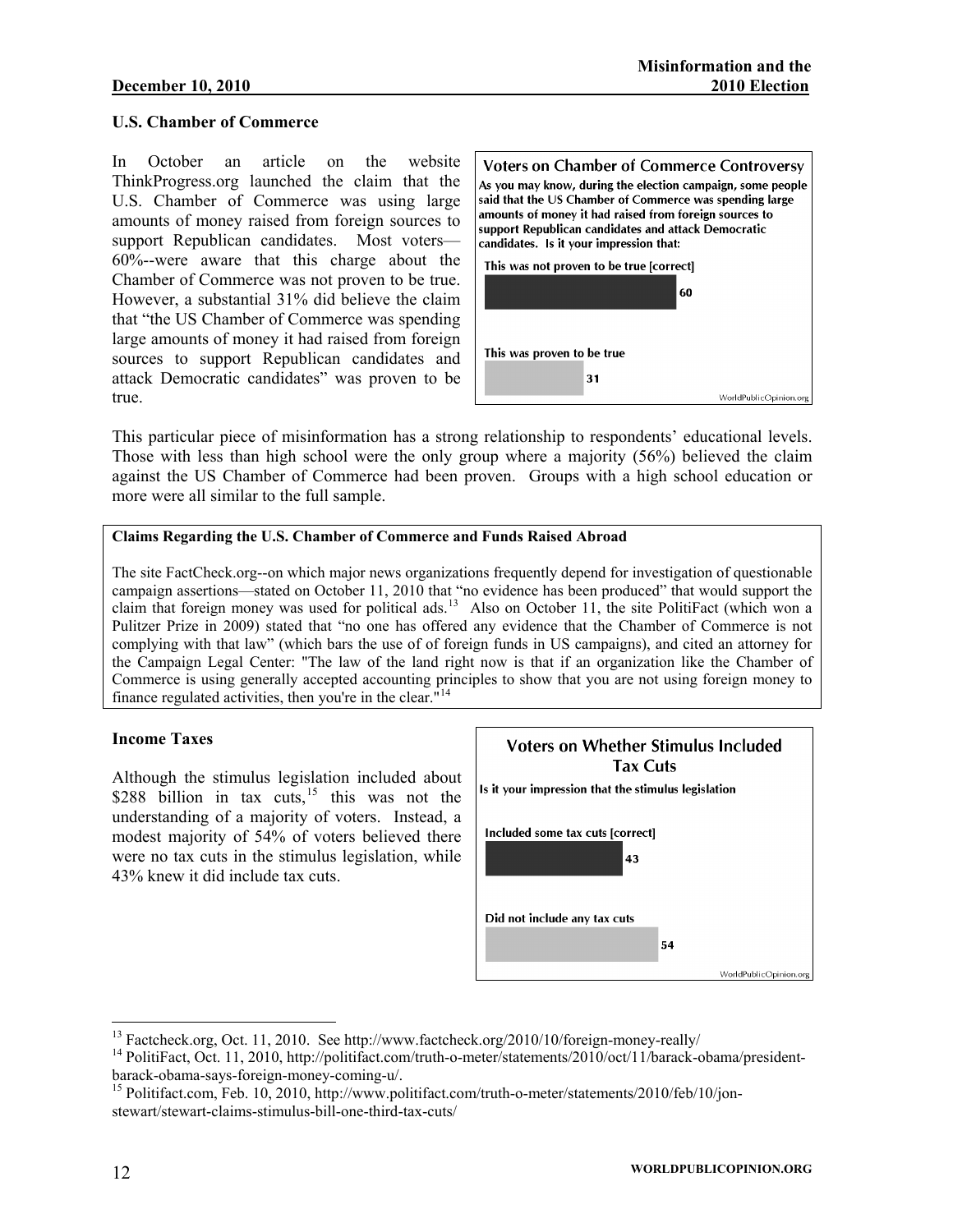As part of the stimulus package, federal taxes were reduced for almost all American households. In order to quickly support consumer spending and thereby assist the economy, the reductions were delivered by lowering withholding from regular paychecks, which made the tax cut less noticeable.

When asked what change, if any, had occurred to their income taxes since January 2009, only 10% of voters were aware that their taxes had gone down. A substantially larger number—38%-- even believed that their federal income taxes have gone

| Voters on Income Tax Levels                     |                                                    |  |  |  |  |  |  |
|-------------------------------------------------|----------------------------------------------------|--|--|--|--|--|--|
|                                                 | Since January 2009 have your Federal income taxes: |  |  |  |  |  |  |
|                                                 |                                                    |  |  |  |  |  |  |
| Gone down [correct for 97% of households]<br>10 |                                                    |  |  |  |  |  |  |
|                                                 |                                                    |  |  |  |  |  |  |
| Stayed the same                                 |                                                    |  |  |  |  |  |  |
| 48                                              |                                                    |  |  |  |  |  |  |
|                                                 |                                                    |  |  |  |  |  |  |
|                                                 |                                                    |  |  |  |  |  |  |
|                                                 |                                                    |  |  |  |  |  |  |
| <b>Gone up</b>                                  |                                                    |  |  |  |  |  |  |
|                                                 |                                                    |  |  |  |  |  |  |
| 38                                              |                                                    |  |  |  |  |  |  |
|                                                 |                                                    |  |  |  |  |  |  |
|                                                 | WorldPublicOpinion.org                             |  |  |  |  |  |  |

up during the Obama administration. Another 48% thought their taxes had stayed the same.

Interestingly, those with incomes below \$25,000 were the only income group in which a plurality (50% to 40%) believed correctly that the stimulus legislation included some tax cuts. Majorities of all other income groups were mistaken.

#### **Income Tax Changes During the Obama Administration**

The American Recovery and Reinvestment Act, enacted in February 2009, was designed so that \$288 billion of the full \$787 billion would take the form of tax cuts: \$237 billion toward individuals and \$51 billion for businesses. Among the largest items for individuals was a payroll tax credit (\$116 billion) for those earning less than \$75,000. Businesses were allowed to use current losses to offset profits made during the last five years (instead of two), making many eligible for tax refunds (\$15 billion).

Thus approximately one-third of the economic stimulus initiated in 2009 came in the form of tax reductions. <sup>16</sup> The Tax Policy Center estimates that the Obama tax cuts saved 97% of U.S. households an average of \$1,179 in 2009 (the program continued in 2010).<sup>[17](#page-14-1)</sup>

Tax cuts were delivered by lowering tax withheld from paychecks over time. The Obama administration's Making Work Pay credit and its expansion of the earned income credit were both built into the tax tables. Making Work Pay was administered by reducing withholding, and the earned income credit at the time tax returns were filed on April 15. The administration also extended the patch on the alternative minimum tax.

<span id="page-14-0"></span><sup>&</sup>lt;sup>16</sup> Howard Gleckman, "Why Nobody Noticed Obama's Tax Cuts," Tax Policy Center website, http://taxvox.taxpolicycenter.org/blog/\_archives/2010/10/21/4661223.html

<span id="page-14-1"></span><sup>17</sup> See also "Obama's Tax Cuts Deserve More Attention," *Kansas City Star,* Oct. 29, 2010, at <http://www.kansascity.com/2010/10/29/2370419/obamas-tax-cuts-deserve-attention.html#ixzz16ER6CBtQ>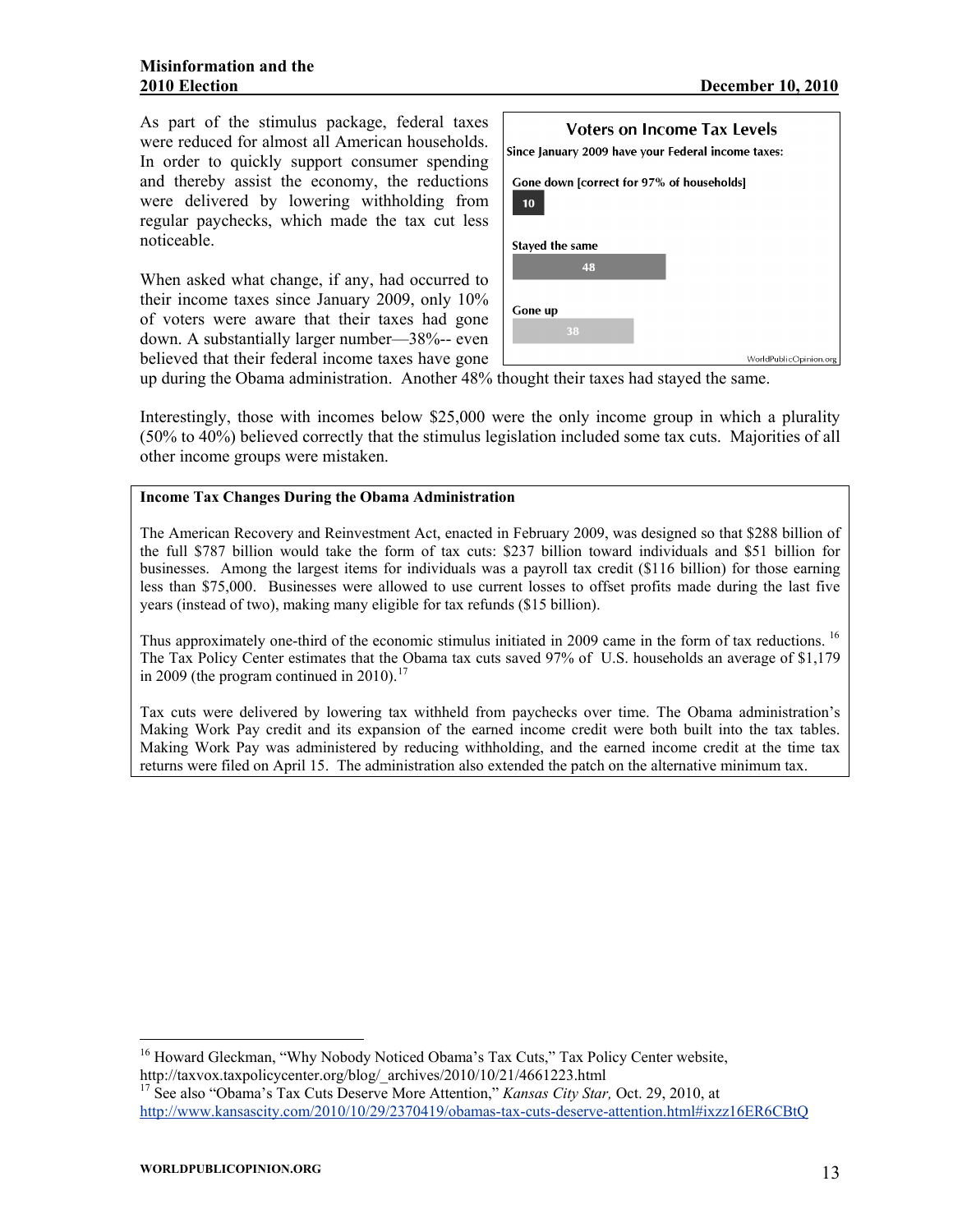#### **Troop Levels in Afghanistan**

Although President Obama has more than doubled the number of troops in Afghanistan, four in ten voters had a different perception.

Respondents were asked, "What is your impression of what the Obama administration has done in regard to the number of US troops in Afghanistan—increased them, decreased them, or kept them the same?" Forty-three percent mistakenly believed that the Obama administration had either kept troop levels the same  $(20\%)$  or actually decreased them  $(23\%)$ . A 55% majority was aware that the Obama



administration increased the number of US troops in Afghanistan.

There were major differences by educational level in respondents' understanding on troop levels in Afghanistan. Among those with less than a high school education, 21% knew that the Obama administration increased troops. Among those with college or more, 68% were aware of this.

#### **Troop Levels in Afghanistan**

The Obama administration has increased US troop levels in Afghanistan in two stages. In 2008 there were about 33, 000 US troops in Afghanistan; as of November there were 90,000.

#### **Obama's Birth in the United States**

From approximately spring 2008 onward, the misinformation that Barack Obama was not born in the United States has circulated widely. Respondents were asked the following:

> As you may know, some people have suggested that President Obama was not born in the United States. Do you think that Obama was not born in the US, Obama was born in the US, or it is not clear whether Obama was born in the US or not?"

Obama was not born in the United States. Do you think: Obama was born in the US [correct] 56 Obama was not *I* It is not clear whether Obama born in the US  $\int$  was born in the US or not 15 27 42

**Voters on Obama's Place of Birth** As you may know, some people have suggested that President

Forty-two percent of voters believed either that

Obama was not born in the US (15%) or that it is unclear whether he was or not (27%). Fifty-six percent knew it is clear that Obama was born in the United States.

WorldPublicOpinion.org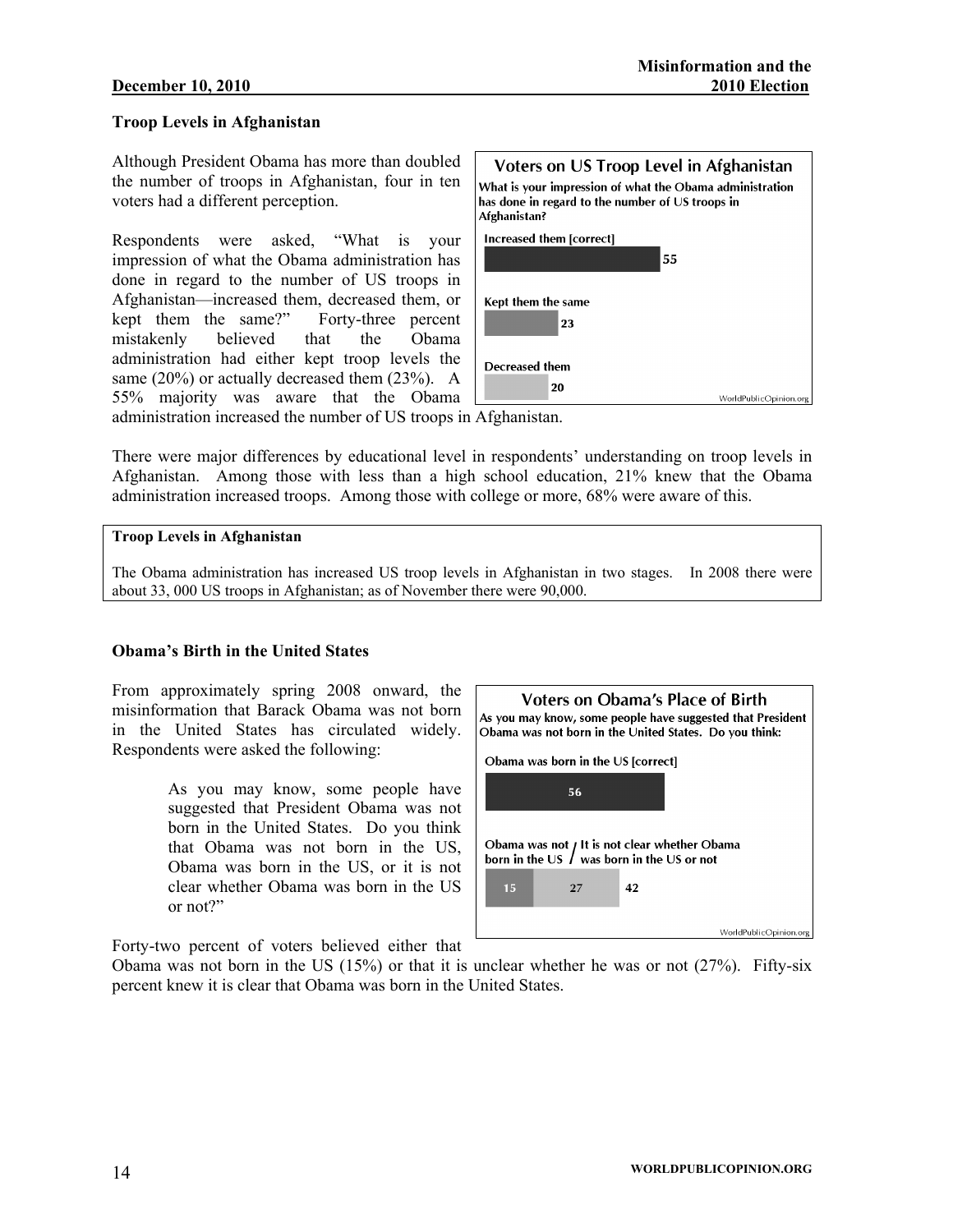#### **Obama's Birth**

The claim that Obama was not born within the United States was proven to be false in 2008. Researchers for the site Factcheck.org examined the physical birth certificate authenticated by the state of Hawaii and provided an exhaustive account of it, together with five photographs from various angles. Factcheck's article also reproduces the birth announcement that Barack Obama's parents posted in the Sunday edition of the *Honolulu Advertiser* on August 13, 1961.<sup>[18](#page-16-0)</sup>

<span id="page-16-0"></span><sup>&</sup>lt;sup>18</sup> For FactCheck.org's article with photographs, see [http://www.factcheck.org/elections-](http://www.factcheck.org/elections-2008/born_in_the_usa.html)[2008/born\\_in\\_the\\_usa.html](http://www.factcheck.org/elections-2008/born_in_the_usa.html)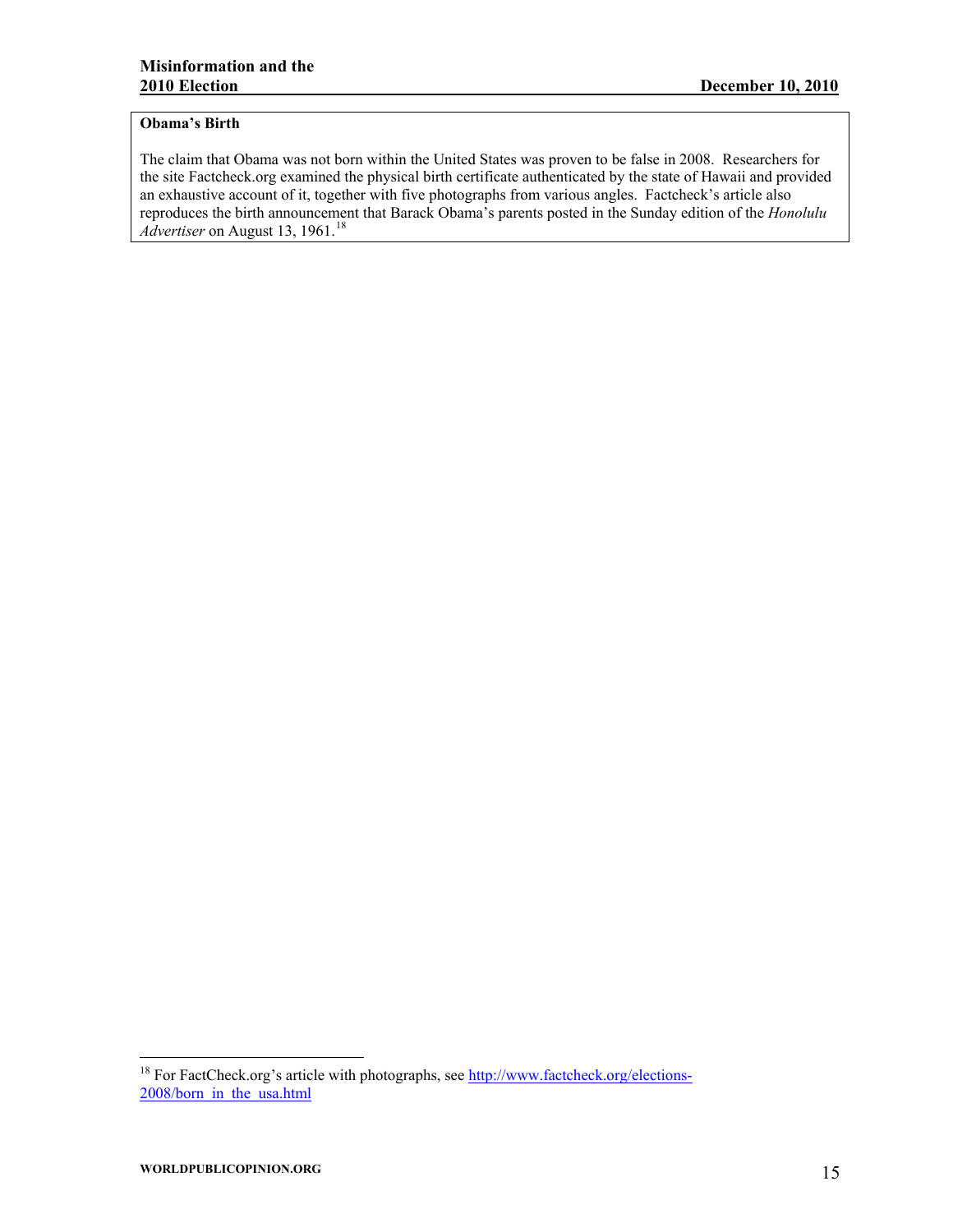#### *3. Variations in Misinformation By Voting Behavior*

**There were significant differences between those who voted Democratic those who voted Republican in the level of misinformation on various issues that were prominent in the campaign, and that respondents said were important in shaping their votes.** 

When respondents were asked to rate each of the issues explored in this study in terms of their importance in deciding how they would vote, they gave all the issues a mean rating above 5—both those who voted Republican and those who voted Democratic.<sup>[19](#page-17-0)</sup>

| <b>ISSUE</b>                                                        | <b>Voted</b> | Voted      |
|---------------------------------------------------------------------|--------------|------------|
|                                                                     | Republican   | Democratic |
| The state of the economy                                            | 8.9          | 8.3        |
| The unemployment rate                                               | 8.3          | 8.0        |
| The healthcare reform act passed by Congress                        | 8.7          | 7.6        |
| The size of the budget deficit                                      | 8.9          | 6.8        |
| The package of Congressional legislation designed to stimulate the  | 8.0          | 7.0        |
| economy, also known as the stimulus bill                            |              |            |
| The amount of federal income taxes you pay                          | 7.8          | 6.4        |
| The government bailout of banks and financial institutions, also    | 7.8          | 6.3        |
| known as TARP                                                       |              |            |
| The war in Afghanistan                                              | 6.6          | 6.9        |
| The proposed cap and trade bill designed to address climate change  | 6.7          | 5.9        |
| The bailout program for Chrysler and General Motors                 | 7.0          | 5.3        |
| The possibility that large amounts of foreign money were being used | 5.4          | 6.2        |
| by the US Chamber of Commerce to influence the election             |              |            |

<span id="page-17-0"></span><sup>&</sup>lt;sup>19</sup> Respondents were identified as voting Republican or Democratic as follows. Those who said they voted in the "in the recent election held on November 2" were asked whether they voted for the Republican or Democratic candidate, or someone else, for the House of Representatives, and then, "if there was a US Senate election in your state," which party's candidate they voted for (the option "no Senate election in my state" was provided). The small subgroup who voted for different parties between House and Senate races, or who voted for someone from some other party in both cases, were removed from the analysis.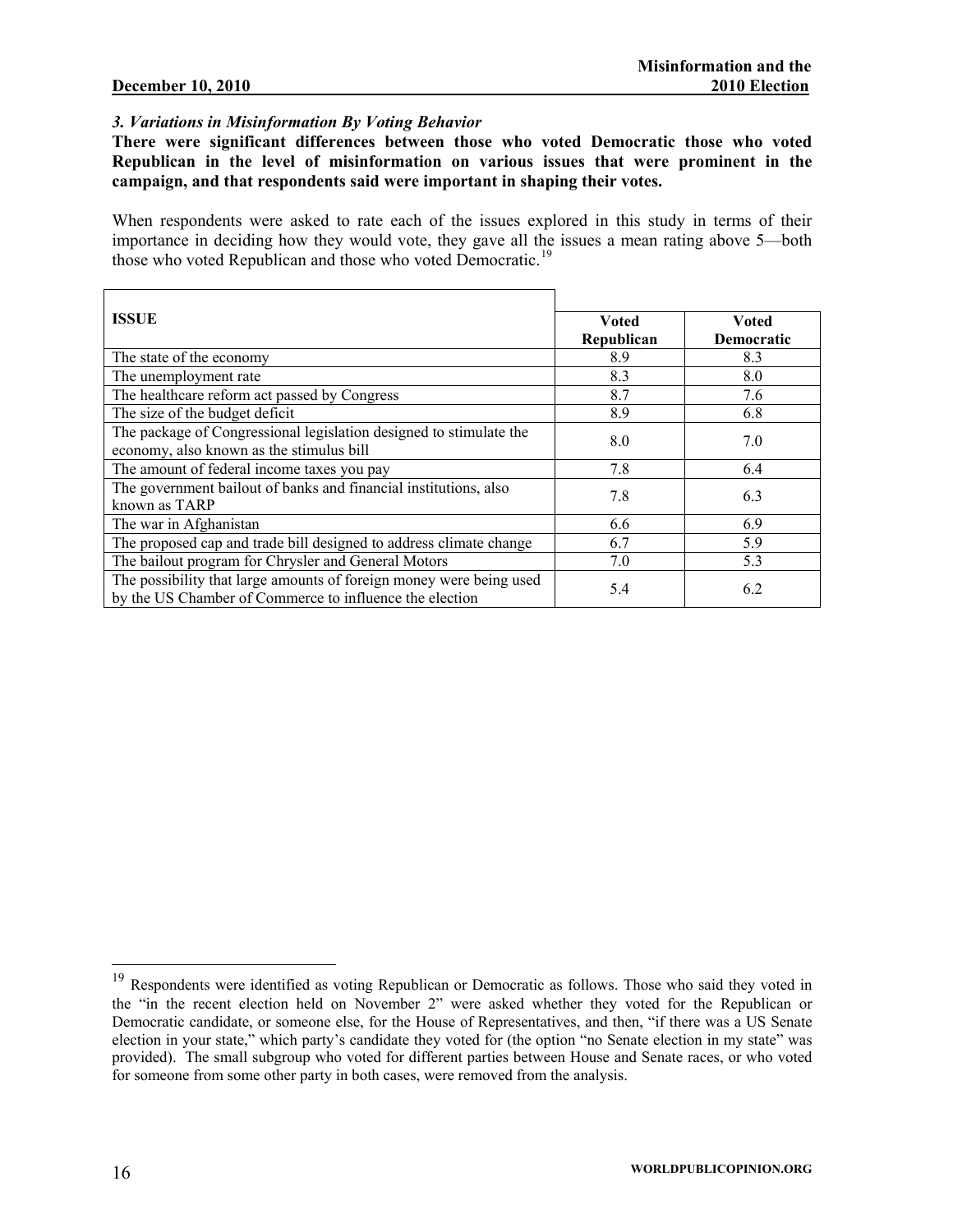First, there were issues for which majorities of both voter groups had misinformation, though there were variations in the size of the majority. These included the belief that the most economists who have studied the stimulus estimate it only created a few jobs or resulted in job losses (voted Democratic 82%, voted Republican 92%), that the respondent's taxes had not gone down (voted Democratic 82%, voted Republican 92%), and that the bailout of GM and Chrysler did not occur under both Presidents Bush and Obama (voted Democratic 68%, voted Republican 71%).



There were also some issues on which majorities of those who voted Republican evidenced misinformation, while this was the case for fewer than half of those who voted Democratic.

These were: the belief that the American economy is still getting worse (voted Republican 72%, voted Democratic 36%); that economists have concluded that the health care law will increase the deficit  $(73\% \text{ to } 31\%)$ ; that the stimulus legislation did not include any tax cuts (67% to 42%), that most scientists do not agree that climate change is occurring  $(62\% \text{ to } 26\%)$ , and that it is not clear that Obama was born in the US (64% to 17%).

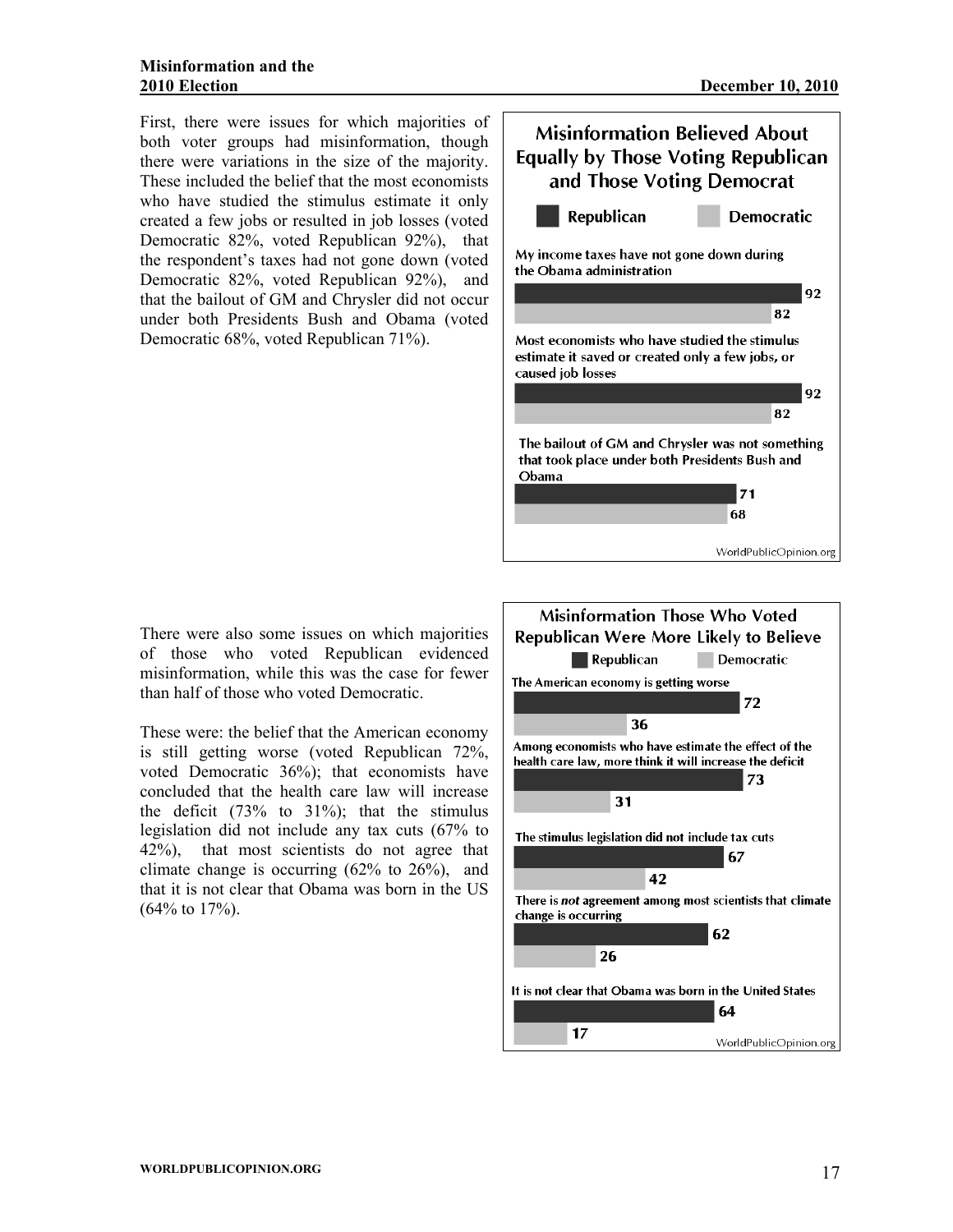On other issues most Democrats evidenced misinformation, while this was the case with less than half of Republicans. These were: the belief that it was proven to be true that the US Chamber of Commerce was spending large amounts of foreign money to support Republican candidates (voted Democratic 57%, voted Republican 9%); that Obama has not increased the level of troops in Afghanistan (51% to 39%), and that Democrats in Congress did not mostly vote in favor of TARP (56% to 14%).

| <b>Misinformation Those Who Voted</b><br>Democrats Were More Likely to<br><b>Believe</b>                                                           |                        |  |  |  |  |  |  |
|----------------------------------------------------------------------------------------------------------------------------------------------------|------------------------|--|--|--|--|--|--|
| Republican                                                                                                                                         | Democratic             |  |  |  |  |  |  |
| It was proven that the US Chamber of Commerce<br>spent large amounts of money raised from foreign<br>sources to support Republican candidates<br>9 |                        |  |  |  |  |  |  |
|                                                                                                                                                    | 57                     |  |  |  |  |  |  |
| When TARP was voted on, Democrats did <i>not</i> mostly<br>favor it<br>14                                                                          |                        |  |  |  |  |  |  |
|                                                                                                                                                    | 56                     |  |  |  |  |  |  |
| Obama has not increased troop levels in Afghanistan<br>39                                                                                          | 51                     |  |  |  |  |  |  |
|                                                                                                                                                    | WorldPublicOpinion.org |  |  |  |  |  |  |
|                                                                                                                                                    |                        |  |  |  |  |  |  |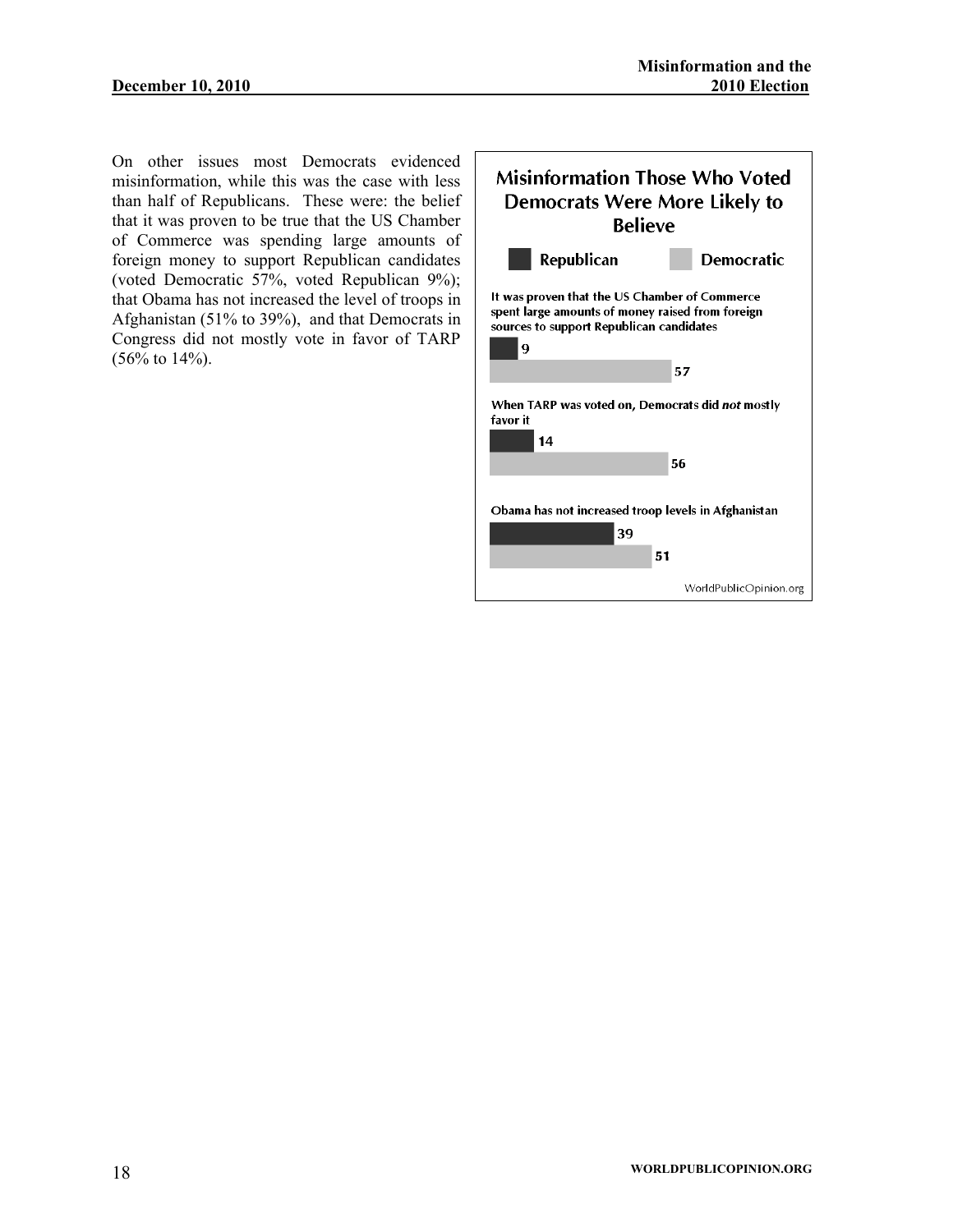#### *4. Variations in Misinformation by Exposure to News Sources*

**Consumers of all sources of media evidenced substantial misinformation, suggesting that false or misleading information is widespread in the general information environment, just as voters say they perceive it to be. In most cases increasing exposure to news sources decreased misinformation; however, for some news sources on some issues, higher levels of exposure increased misinformation.** 

All respondents were asked the same questions about a range of news sources—for each source, whether they got news from it almost every day, about two to three times a week, about once a week, rarely or never. The news sources asked about were:

- newspapers and news magazines (in print and online)
- network TV news broadcasts
- public broadcasting (NPR or PBS)
- Fox News
- MSNBC
- CNN

Looking at the frequency of misinformation among the consumers of various news sources, one striking feature is that substantial levels of misinformation were present in the daily consumers of all news sources. Even the daily consumers of news sources with the lowest levels of misinformation still included substantial numbers with misinformation.

For each topic, the news source with the *lowest* level of misinformation among its daily consumers was as follows:

- most economists who have studied it estimate that the stimulus legislation saved or created only a few jobs or caused job losses: MSNBC, 65% misinformed
- among economists who have estimated the effect of the health reform law, more think it will increase the deficit: Public broadcasting (NPR or PBS), 38%
- the bank bailout legislation (TARP) was passed and signed into law under Pres. Obama: MSNBC, 38%
- the US economy is getting worse: Public broadcasting (NPR or PBS),  $34\%$
- the stimulus legislation did not include any tax cuts: MSNBC, 34%
- the bailout of GM and Chrysler occurred under President Obama only: MSNBC, 32%
- since January 2009 the respondent's federal income taxes have actually gone up: MSNBC, 27%
- it is unclear whether Obama was born in the US—or, Obama was not born in the US: Public broadcasting (NPR or PBS), 24%
- when TARP came up for a vote, Democrats were opposed or divided: Fox News, 21%
- when TARP came up for a vote, most Republicans opposed it: CNN, 28%
- it was proven that the US Chamber of Commerce was spending foreign money to back Republicans: Fox News, 23%
- most scientists think climate change is not occurring or views are divided evenly: MSNBC and public broadcasting (NPR or PBS), both 20%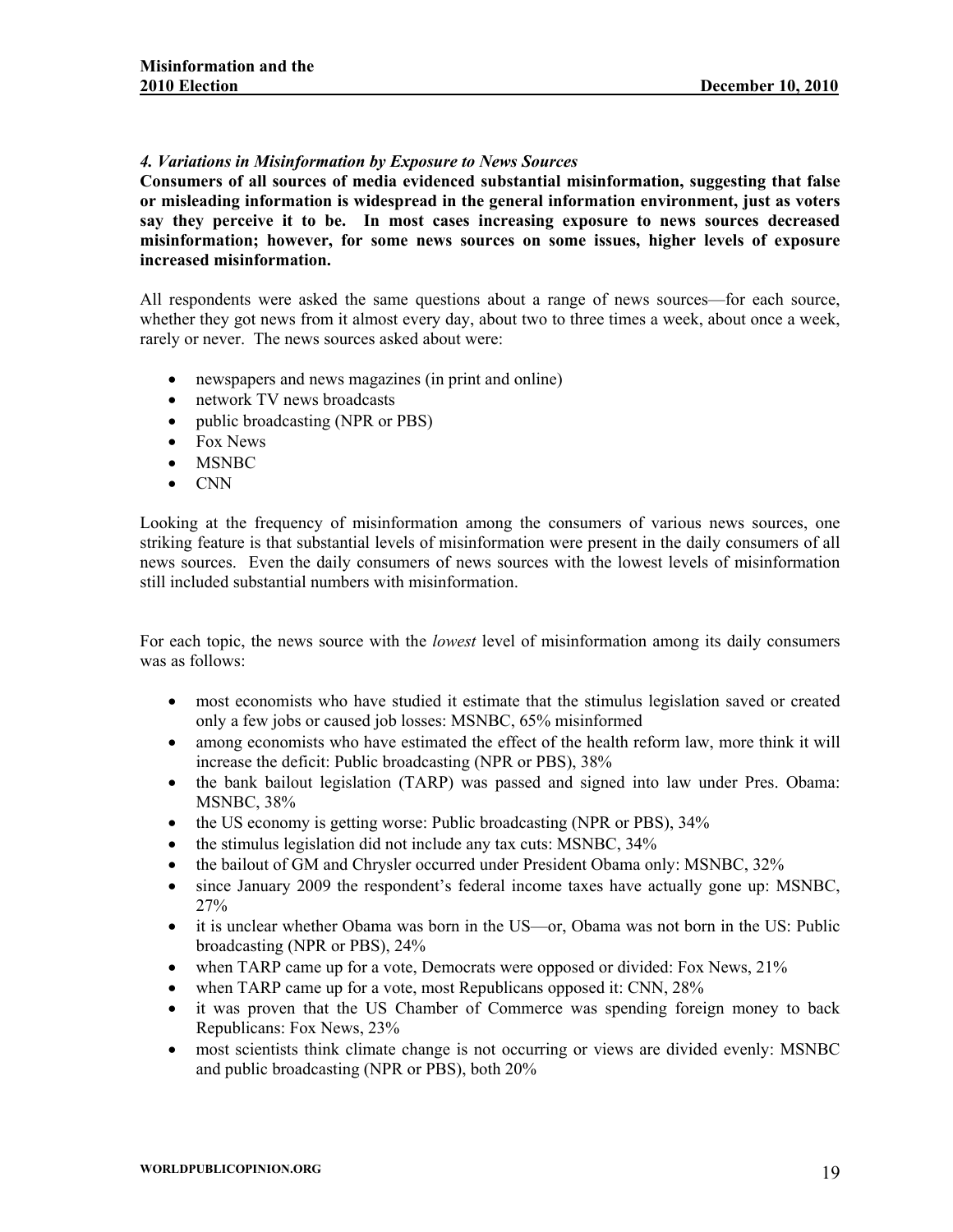This suggests that misinformation cannot simply be attributed to news sources, but are part of the larger information environment that includes statements by candidates, political ads and so on.

Furthermore, those who had greater exposure to news sources were generally better informed. In the great majority of cases, those with higher levels of exposure to news sources had lower levels of misinformation.

There were however a number of cases where greater exposure to a news source increased misinformation on a specific issue.

Those who watched Fox News almost daily were significantly more likely than those who never watched it to believe that:

- most economists estimate the stimulus caused job losses (8 points more likely)
- **n** most economists have estimated the health care law will worsen the deficit (31 points)
- $\blacksquare$  the economy is getting worse (26 points)
- most scientists do not agree that climate change is occurring (30 points)
- $\blacksquare$  the stimulus legislation did not include any tax cuts (14 points)
- $\blacksquare$  their own income taxes have gone up (14 points)
- $\blacksquare$  the auto bailout only occurred under Obama (13 points)
- when TARP came up for a vote most Republicans opposed it (12 points)
- and that it is not clear that Obama was born in the United States (31 points)

These effects increased incrementally with increasing levels of exposure and all were statistically significant. The effect was also not simply a function of partisan bias, as people who voted Democratic and watched Fox News were also more likely to have such misinformation than those who did not watch it--though by a lesser margin than those who voted Republican. There were cases with some other news sources as well.

- Daily consumers of MSNBC and public broadcasting (NPR and PBS) were higher (34 points and 25 points respectively) in believing that it was proven that the US Chamber of Commerce was spending money raised from foreign sources to support Republican candidates.
- Daily watchers of network TV news broadcasts were 12 points higher in believing that TARP was signed into law by President Obama, and 11 points higher in believing that most Republicans oppose TARP.

All of these effects were statistically significant.

#### **Most economists who have studied it estimate that the stimulus legislation saved or created a few jobs or caused job losses**

|                                                       | <b>Never</b> | Rarely | About once a<br>week | About 2-3<br>times a week | <b>Almost</b><br>every day |
|-------------------------------------------------------|--------------|--------|----------------------|---------------------------|----------------------------|
| <b>Fox News</b>                                       | 83           | 89     | 88                   | 88                        | 91                         |
| <b>CNN</b>                                            | 90           | 85     | 90                   | 85                        | 84                         |
| <b>MSNBC</b>                                          | 89           | 87     | 92                   | 87                        | 64                         |
| <b>Network TV news broadcasts</b>                     | 92           | 86     | 83                   | 82                        | 90                         |
| <b>Public broadcasting (NPR or PBS)</b>               | 85           | 88     | 87                   | 89                        | 87                         |
| Newspapers and news magazines (in<br>print or online) | 86           | 88     | 93                   | 82                        | 86                         |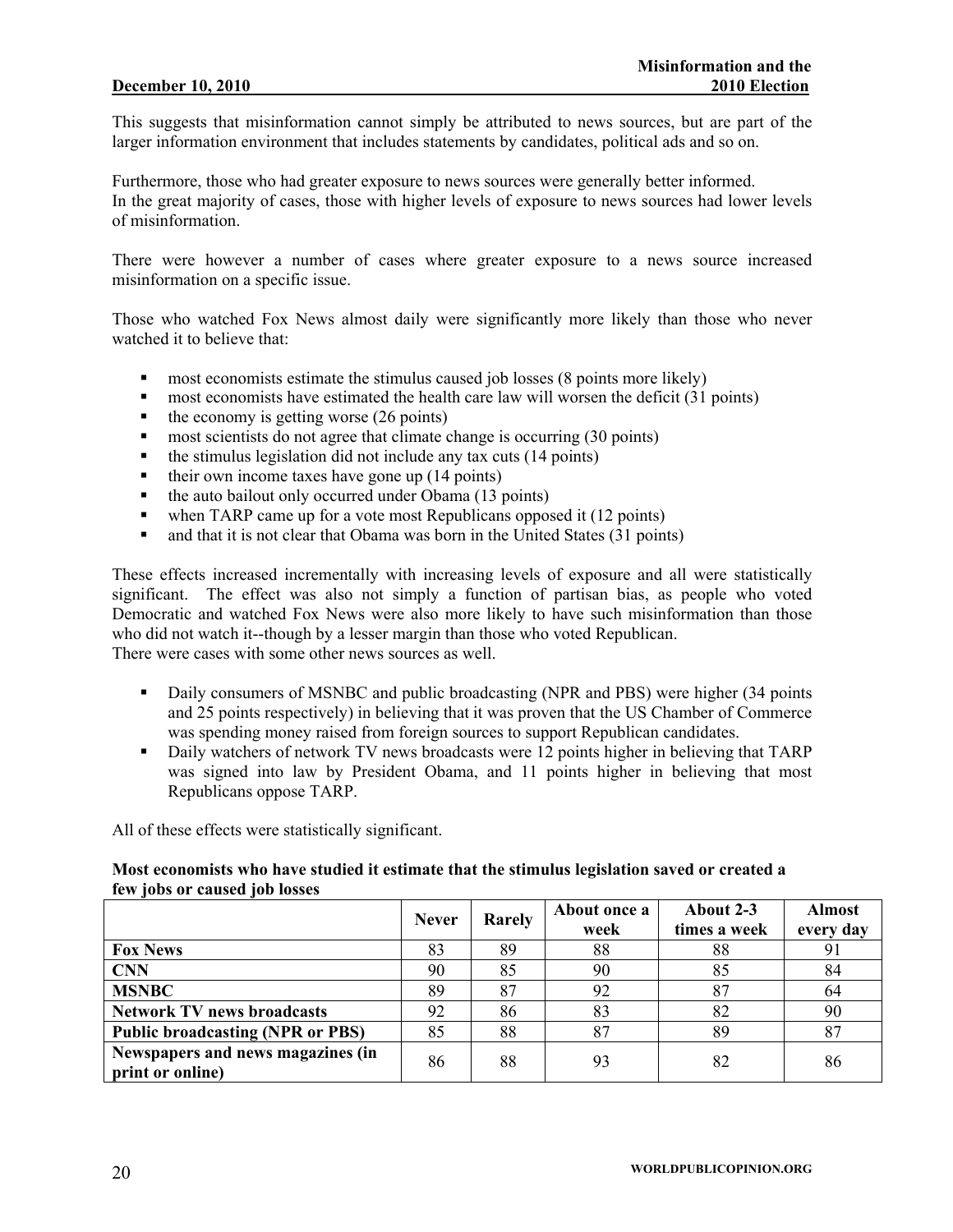**Among economists who have estimated the effect of the health reform law on the federal budget deficit over the next ten years, more think it will increase the deficit** 

|                                                       | <b>Never</b> | Rarely | About once<br>a week | About 2-3<br>times a week | <b>Almost</b><br>every day |
|-------------------------------------------------------|--------------|--------|----------------------|---------------------------|----------------------------|
| <b>Fox News</b>                                       | 41           | 38     | 50                   | 56                        | 72                         |
| <b>CNN</b>                                            | 50           | 51     | 50                   | 48                        | 46                         |
| <b>MSNBC</b>                                          | 50           | 49     | 49                   | 53                        | 45                         |
| <b>Network TV news broadcasts</b>                     | 56           | 47     | 44                   | 53                        | 49                         |
| <b>Public broadcasting (NPR or PBS)</b>               | 55           | 51     | 38                   | 44                        | 40                         |
| Newspapers and news magazines (in<br>print or online) | 44           | 47     | 49                   | 52                        | 55                         |

**Presently, the US economy is getting worse** 

|                                                       | <b>Never</b> | Rarely | <b>About once</b><br>a week | About 2-3<br>times a week | <b>Almost</b><br>every day |
|-------------------------------------------------------|--------------|--------|-----------------------------|---------------------------|----------------------------|
| <b>Fox News</b>                                       | 46           | 49     | 61                          | 60                        | 72                         |
| <b>CNN</b>                                            | 58           |        | 49                          | 49                        | 58                         |
| <b>MSNBC</b>                                          | 58           | 55     | 52                          | 54                        | 50                         |
| <b>Network TV news broadcasts</b>                     | 64           | 51     | 60                          | 63                        | 50                         |
| <b>Public broadcasting (NPR or PBS)</b>               | 62           | 54     | 50                          | 52                        | 34                         |
| Newspapers and news magazines (in<br>print or online) | 59           | 54     | 57                          | 52                        | 56                         |

#### **Most scientists think climate change is not occurring + views are divided evenly**

|                                                       | <b>Never</b> | Rarely | <b>About once</b><br>a week | About 2-3<br>times a week | <b>Almost</b><br>every day |
|-------------------------------------------------------|--------------|--------|-----------------------------|---------------------------|----------------------------|
| <b>Fox News</b>                                       | 30           |        | 45                          | 36                        | 60                         |
| <b>CNN</b>                                            | 51           | 40     | 39                          | 25                        | 25                         |
| <b>MSNBC</b>                                          | 49           | 34     | 35                          | 35                        | 20                         |
| <b>Network TV news broadcasts</b>                     | 59           | 37     | 41                          | 36                        | 35                         |
| <b>Public broadcasting (NPR or PBS)</b>               | 49           | 41     | 36                          |                           | 13                         |
| Newspapers and news magazines (in<br>print or online) | 48           | 43     | 41                          | 24                        | 40                         |

#### **Since January 2009, the respondent's federal income taxes have actually gone up**

|                                                       | <b>Never</b> | Rarely | <b>About once</b><br>a week | About 2-3<br>times a week | <b>Almost</b><br>every day |
|-------------------------------------------------------|--------------|--------|-----------------------------|---------------------------|----------------------------|
| <b>Fox News</b>                                       | 33           | 31     | 39                          |                           | 49                         |
| <b>CNN</b>                                            | 38           | 38     | 41                          | 49                        | 26                         |
| <b>MSNBC</b>                                          | 39           | 42     | 39                          | 36                        | 27                         |
| <b>Network TV news broadcasts</b>                     | 31           | 34     | 46                          | 45                        | 38                         |
| <b>Public broadcasting (NPR or PBS)</b>               | 35           | 44     | 38                          | 4                         | 36                         |
| Newspapers and news magazines (in<br>print or online) | 38           | 40     | 50                          |                           | 34                         |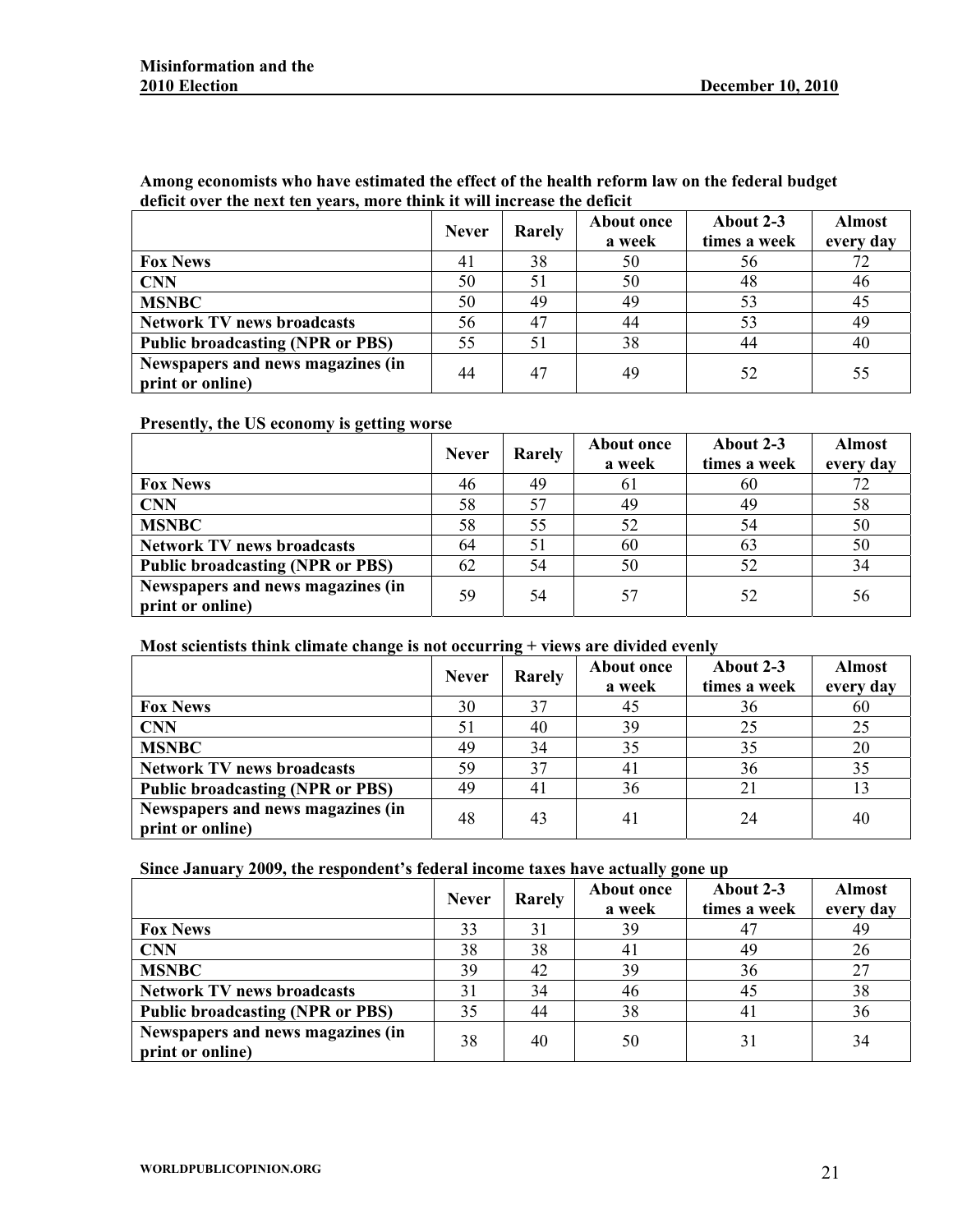|                                                       | <b>Never</b> | Rarely | <b>About once</b><br>a week | About 2-3<br>times a week | <b>Almost</b><br>every day |
|-------------------------------------------------------|--------------|--------|-----------------------------|---------------------------|----------------------------|
| <b>Fox News</b>                                       | 49           | 45     | 52                          | 52                        | 63                         |
| <b>CNN</b>                                            | 56           | 50     | 53                          | 49                        | 44                         |
| <b>MSNBC</b>                                          | 55           | 47     | 56                          | 50                        | 34                         |
| <b>Network TV news broadcasts</b>                     | 53           | 53     | 57                          | 47                        | 52                         |
| <b>Public broadcasting (NPR or PBS)</b>               | 56           | 53     | 56                          | 33                        | 33                         |
| Newspapers and news magazines (in<br>print or online) | 59           | 54     | 47                          | 50                        | 47                         |

### **The stimulus legislation did not include any tax cuts**

### **The bailout of GM and Chrysler occurred under Pres. Obama only (not Bush as well)**

|                                                       | <b>Never</b> | Rarely | <b>About once</b><br>a week | About 2-3<br>times a week | <b>Almost</b><br>every day |
|-------------------------------------------------------|--------------|--------|-----------------------------|---------------------------|----------------------------|
| <b>Fox News</b>                                       | 43           | 46     | 45                          |                           | 56                         |
| <b>CNN</b>                                            | 51           | 54     | 42                          | 38                        | 48                         |
| <b>MSNBC</b>                                          | 51           | 53     | 44                          | 43                        | 32                         |
| <b>Network TV news broadcasts</b>                     | 55           | 44     | 39                          | 46                        | 55                         |
| <b>Public broadcasting (NPR or PBS)</b>               | 53           | 47     | 47                          | 40                        | 41                         |
| Newspapers and news magazines (in<br>print or online) | 51           | 50     | 45                          | 49                        | 47                         |

#### **When TARP came up for a vote, most Republicans opposed it**

|                                                       | <b>Never</b> | Rarely | <b>About once</b><br>a week | About 2-3<br>times a week | <b>Almost</b><br>every day |
|-------------------------------------------------------|--------------|--------|-----------------------------|---------------------------|----------------------------|
| <b>Fox News</b>                                       | 26           | 36     | 33                          |                           | 38                         |
| <b>CNN</b>                                            | 36           | 30     | 31                          | 28                        | 30                         |
| <b>MSNBC</b>                                          | 33           |        | 38                          | 28                        | 29                         |
| <b>Network TV news broadcasts</b>                     | 30           | 24     | 31                          | 29                        | 41                         |
| <b>Public broadcasting (NPR or PBS)</b>               | 33           | 30     | 36                          |                           | 27                         |
| Newspapers and news magazines (in<br>print or online) | 31           | 28     | 39                          |                           | 31                         |

### **It is unclear whether Obama was born in the US—or, Obama was not born in the US**

|                                                       | <b>Never</b> | Rarely | <b>About once</b><br>a week | About 2-3<br>times a week | <b>Almost</b><br>every day |
|-------------------------------------------------------|--------------|--------|-----------------------------|---------------------------|----------------------------|
| <b>Fox News</b>                                       | 32           | 36     | 55                          | 50                        | 63                         |
| <b>CNN</b>                                            | 52           | 39     | 48                          | 33                        | 41                         |
| <b>MSNBC</b>                                          | 48           | 38     | 49                          | 42                        | 39                         |
| <b>Network TV news broadcasts</b>                     | 56           | 39     | 46                          | 43                        | 43                         |
| <b>Public broadcasting (NPR or PBS)</b>               | 51           | 46     | 41                          | 26                        | 22                         |
| Newspapers and news magazines (in<br>print or online) | 55           | 38     | 49                          | 36                        | 45                         |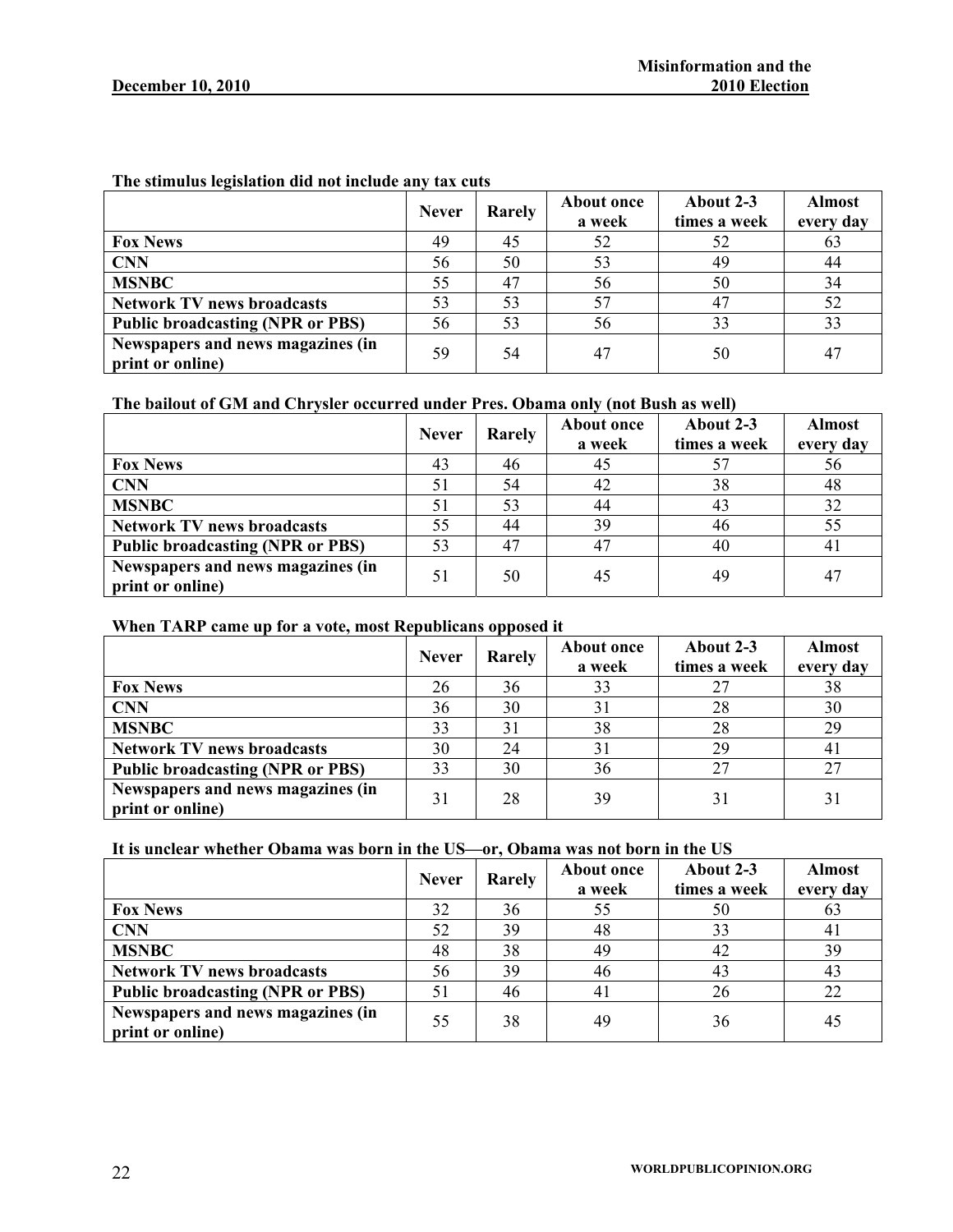|                                                       | <b>Never</b> | Rarely | <b>About once</b><br>a week | About 2-3<br>times a week | <b>Almost</b><br>every day |
|-------------------------------------------------------|--------------|--------|-----------------------------|---------------------------|----------------------------|
| <b>Fox News</b>                                       | 42           | 27     | 4 I                         | 35                        | 23                         |
| <b>CNN</b>                                            | 26           | 38     | 37                          | 34                        | 42                         |
| <b>MSNBC</b>                                          | 26           | 40     | 38                          | 25                        | 60                         |
| <b>Network TV news broadcasts</b>                     | 26           | 30     | 49                          | 36                        | 31                         |
| <b>Public broadcasting (NPR or PBS)</b>               | 30           | 30     | 45                          | 33                        | 55                         |
| Newspapers and news magazines (in<br>print or online) | 32           | 40     | 39                          | 35                        | 25                         |

#### **It was proven that the US Chamber of Commerce was spending foreign money to back Republicans**

### **The bank bailout legislation (TARP) was passed and signed into law under Pres. Obama**

|                                                       | <b>Never</b> | Rarely | <b>About once</b><br>a week | About 2-3<br>times a week | <b>Almost</b><br>every day |
|-------------------------------------------------------|--------------|--------|-----------------------------|---------------------------|----------------------------|
| <b>Fox News</b>                                       | 45           | 45     | 47                          | 35                        | 47                         |
| <b>CNN</b>                                            | 43           | 40     | 54                          | 52                        | 38                         |
| <b>MSNBC</b>                                          | 45           | 43     | 49                          | 44                        | 38                         |
| <b>Network TV news broadcasts</b>                     | 39           | 41     | 43                          | 39                        | 51                         |
| <b>Public broadcasting (NPR or PBS)</b>               | 41           | 47     | 52                          | 25                        | 48                         |
| Newspapers and news magazines (in<br>print or online) | 44           | 43     | 47                          | 41                        | 44                         |